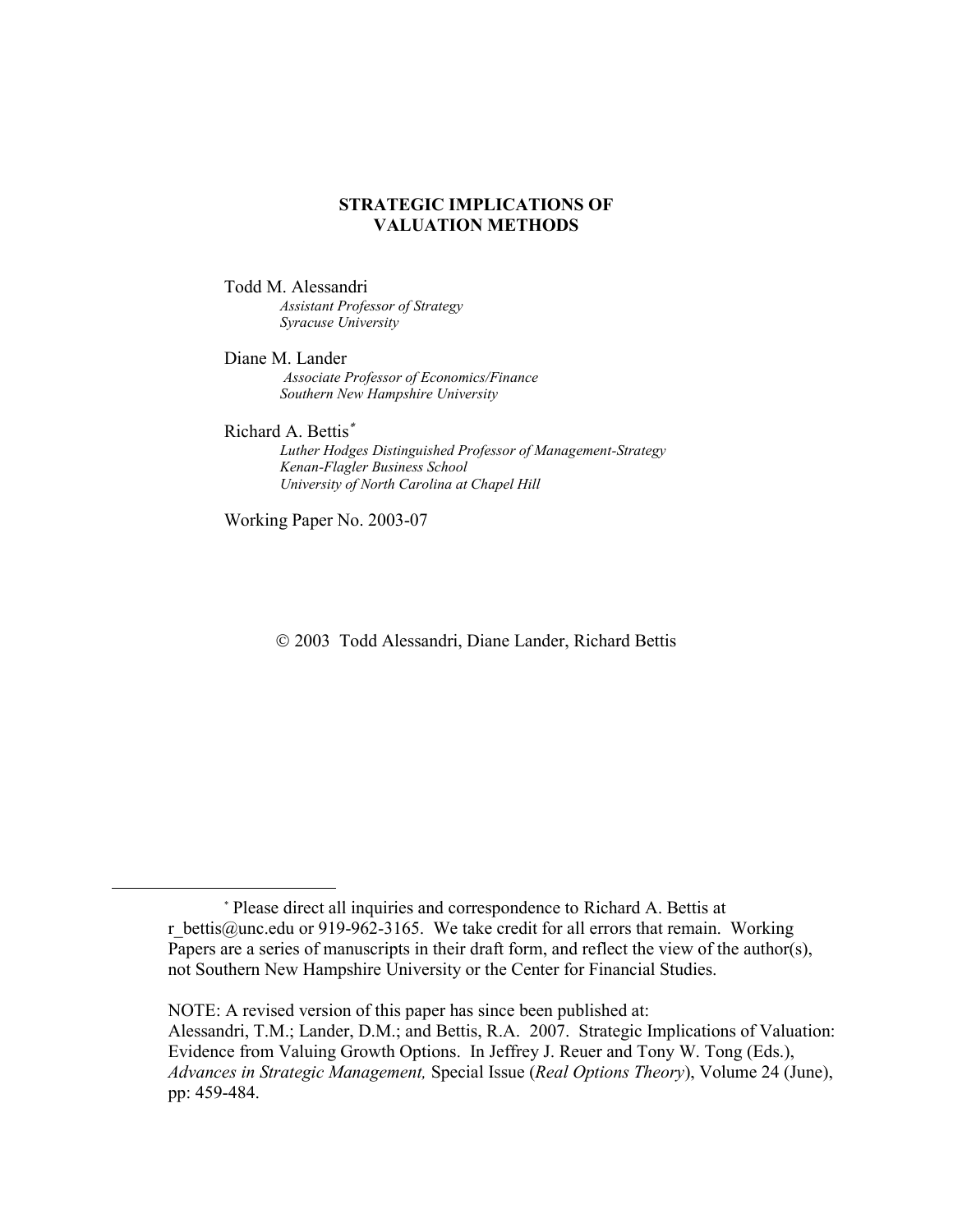# **Strategic Implications of Valuation Methods**

Todd M. Alessandri Assistant Professor, Strategy Syracuse University School of Management, Suite 400 Syracuse, NY 13244-2130 tmalessa@syr.edu Tel: (315) 443-3674 Fax: (315) 443-5457

Diane M. Lander Associate Professor, Economics and Finance Southern New Hampshire University School of Business 2500 North River Road Manchester, NH 03106-1045 D.Lander@snhu.edu Tel: (603) 668-2211 x3325 Fax: (603) 645-9737

Richard A. Bettis Luther Hodges Distinguished Professor of Management-Strategy Kenan-Flagler Business School CB #3490, McColl Building University of North Carolina at Chapel Hill Chapel Hill, NC 27599 r\_bettis@unc.edu Tel: (919) 962-3165 Fax: (919) 962-0054

> **September 2003**  Submission to *Strategic Management Journal*

*Working Paper: Please do not cite or distribute without authors' permission*

The authors would like to thank Rita McGrath and Jeffrey Reuer, participants of the 2002 Midwest Finance Association Conference, and three anonymous reviewers for their comments and suggestions on earlier versions of this paper.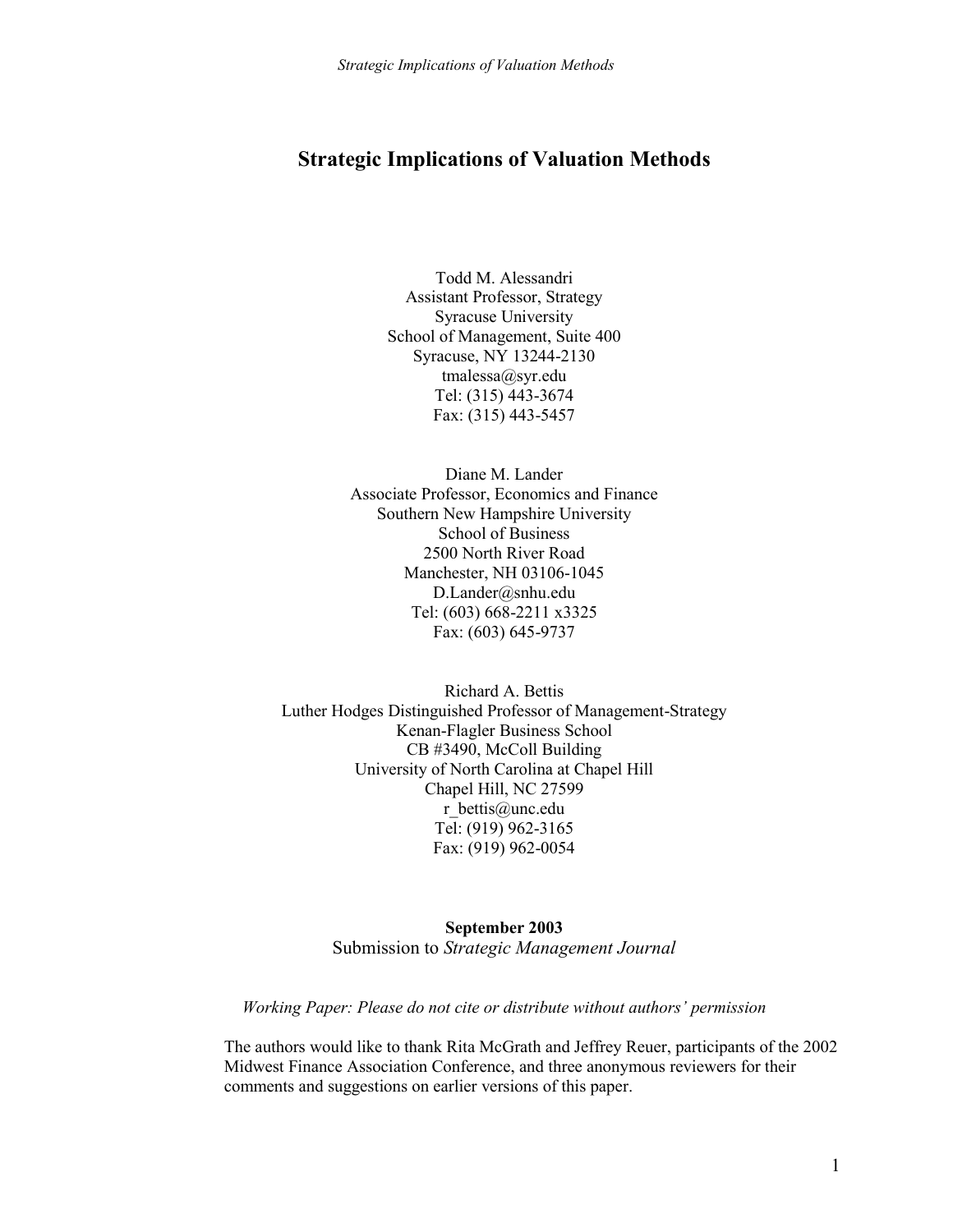# **ABSTRACT**

Strategy is ultimately aimed at creating shareholder value, placing valuation in a central role linking finance and strategy. Focusing on growth options, this paper uses a unique "perfect" information" model to examine, from a strategy point of view, the relationship between the market value of the firm and its intrinsic, or DCF, value. Although the research is at the level of the firm, the results have implications at the level of individual strategies and projects, since a firm can be conceptualized as a collection of projects. The findings highlight the relationship between the value of growth options and macroeconomic conditions, industry characteristics, and firm-specific factors.

**Key words:** growth options, valuation, financial theory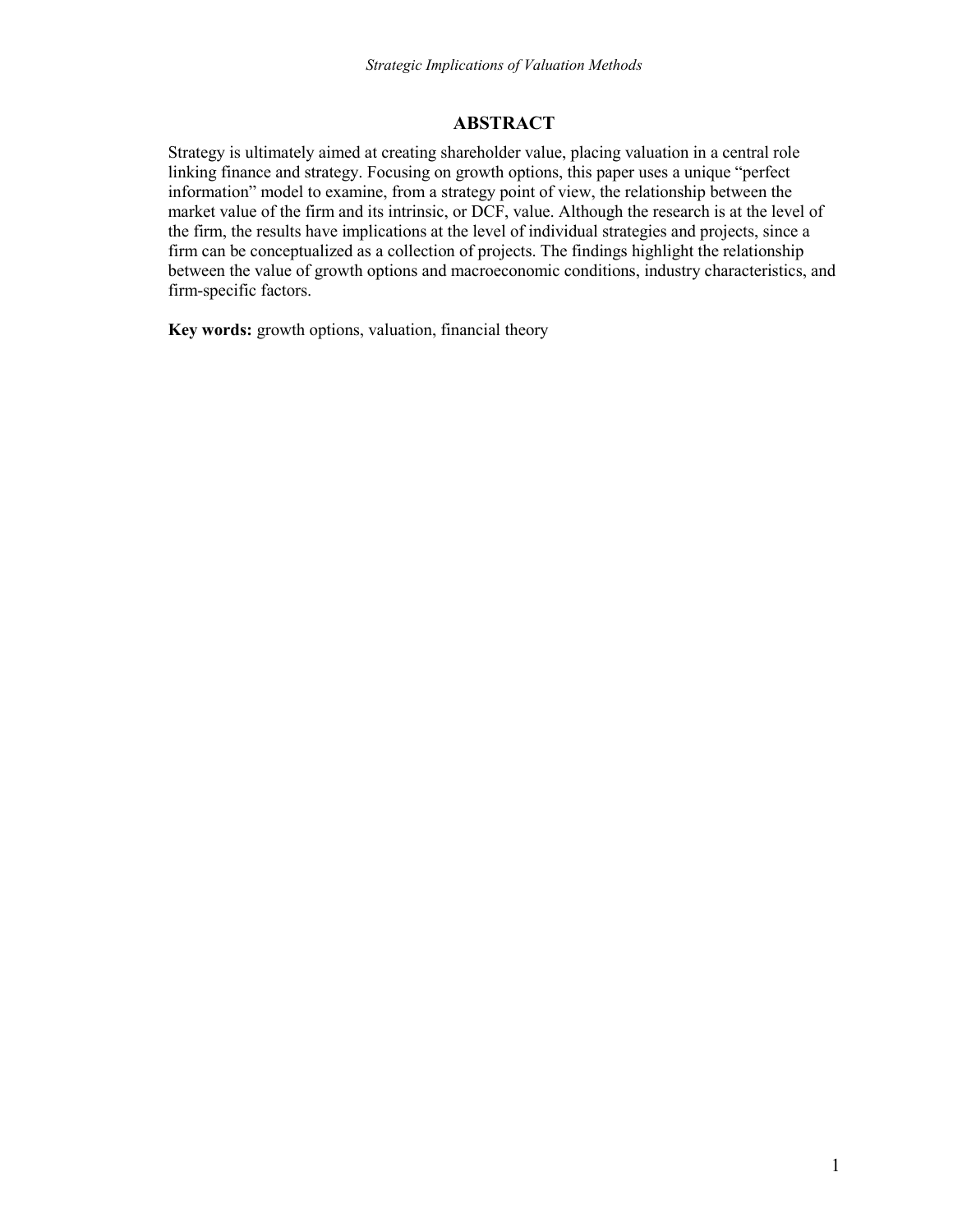## **INTRODUCTION**

―Finance theory and strategic planning could be viewed as two cultures looking at the same problem." —Myers (1984: 130)

In a classic paper, Myers (1984), a finance theorist, noted both the convergence and the divergence between finance and strategy, and developed forceful arguments that finance theory and strategic management need to be reconciled, remarking that such a reconciliation would require effort from both sides of the academic divide. Similarly, Bettis (1983), a strategy scholar, noted that, while often at odds on objectives and methods, finance theory and strategic management were pursuing many of the same issues, and so also argued for a reconciliation of the two fields. Both Myers (1984) and Bettis (1983) saw the role of valuation as an important linkage, or bridge, between finance and strategy—strategy concerned with allocating firm resources in order to achieve a competitive advantage, finance concerned with allocating firm resources in order to increase shareholder wealth (firm value). Myers (1984) pointed out, "This would seem to invite the application of finance theory, which explains how real and financial assets are valued. The theory should have direct application not only to capital budgeting, but also to the financial side of strategic planning" (1984: 128). In other words, how can we logically make strategic decisions without some understanding of how they will ultimately impact firm value? The valuation of assets—real or financial—as investments is a crucial input to the strategic decision-making process (Folta and Miller, 2002; Varaiya *et al.*, 1987). In fact, the value of the firm, as determined by the market, is a critical indicator, if not the most critical indicator, of strategic effectiveness (McTaggert *et al.*, 1994; Rappaport, 1998; Varaiya *et al.*, 1987).

In 1984, Kester took a potentially large step in reconciling finance and strategic management arguing, "companies can reduce the guess work of investment analysis by clearly linking current capital budgeting decisions with strategic opportunities"(1984:153). Based on large-scale field research, he determined managers often argue that an inadequate valuation must be weighed against the "strategic benefits" of a project, such as the future opportunities the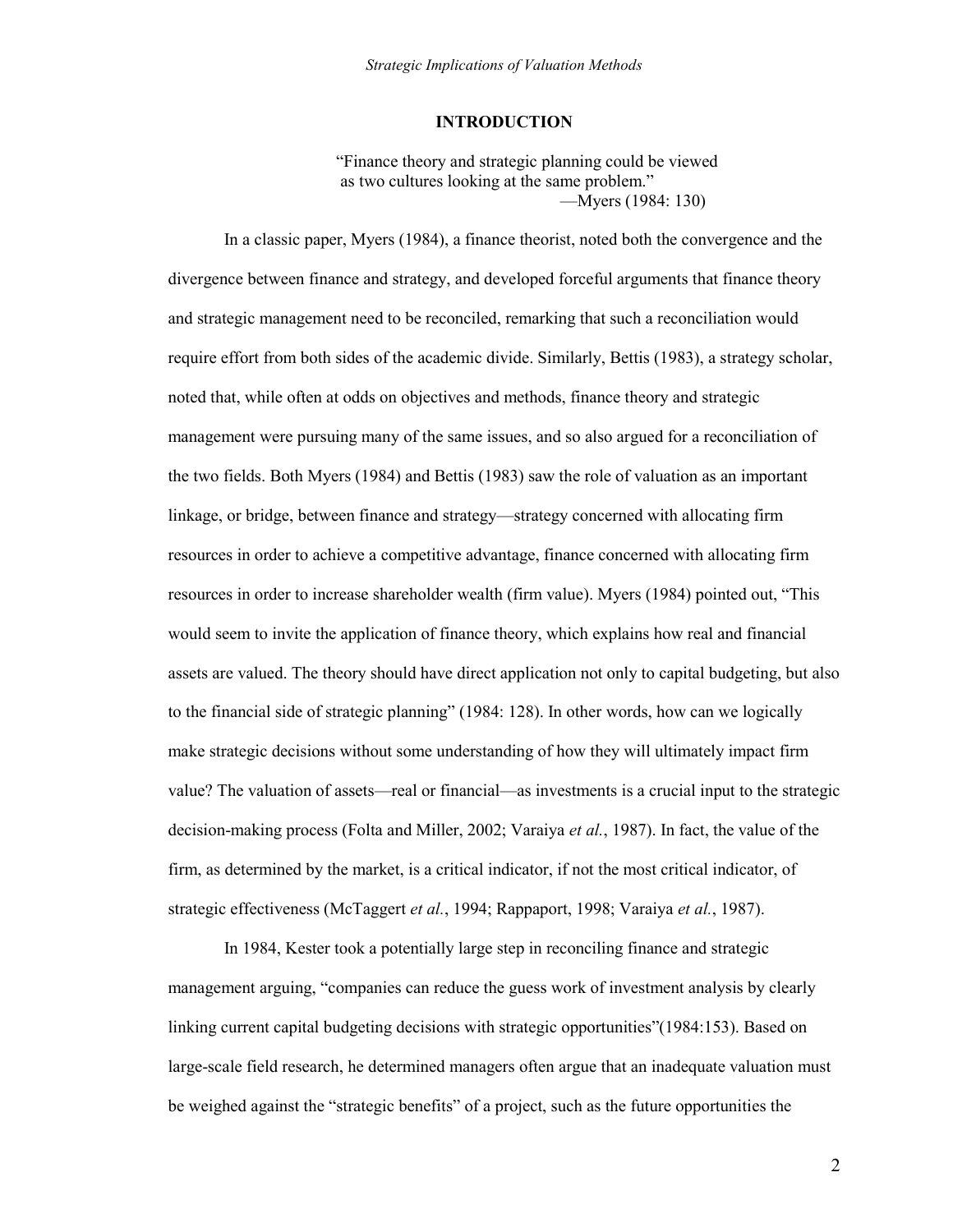project will create for the firm. Similarly, Myers (1984) suggested, "The option value of growth and intangibles is not ignored by good managers even when conventional financial techniques miss them. These values may be brought in as 'strategic factors' dressed in non-financial clothes"  $(1984: 136)$ . Kester  $(1984)$  and Myers  $(1984)$ , however, noted that these "growth options" cannot be valued using a traditional discounted cash flow (DCF)—net present value (NPV)—analysis. Kester (1984) argued that these "growth options" are analogous to, and, therefore, can be valued similarly to, financial call options. Today, the "growth options" of Kester (1984) and Myers (1984) would be called "real options", "real call options", "call options on real assets", and may be valued using the Real Options Approach (ROA) to capital budgeting. The idea of "valuing strategic factors" (or real option analysis as it would be called today) is obviously central to strategy and to the connection of strategy with financial analysis. Furthermore, though there has been considerable research on real options in the strategy literature, the connection with market value first empirically demonstrated by Kester (1984) remains largely unstudied (a notable exception includes Reuer and Tong (2003)).

To illustrate the potential importance of growth options, Kester (1984) roughly estimated the value of the growth options in the market value of equity<sup>1</sup> of a sample of 15 firms – 3 in each of 5 industries. He modeled the value of a firm's growth options as equal to the firm's current market value less the value of a perpetuity of the firm's current annual (1983) earnings capitalized at 15%, 20%, or 25%. The capitalized current earnings represent an estimate of the value of the assets in place. The growth option values he thus calculated ranged from 7% to 88% of the market values for the firms in his sample, suggesting that the value of growth options accounts for much of the market value of an average firm. Furthermore, he found that the growth option

 $\overline{a}$ 

<sup>&</sup>lt;sup>1</sup> Kester (1984) used the market value of each firm's equity, obtained from the August 12, 1983 Value Line Investment Survey, to represent the value of the firm's assets in place plus the value of the firm's growth options. We also use the market value of each firm's equity as total value. However, from this point forward, we use the term "market value of the firm" (or "the firm's market value") to mean the market value of the firm's equity, and we determine this value by multiplying the firm's stock price at time t by the number of outstanding shares at time t.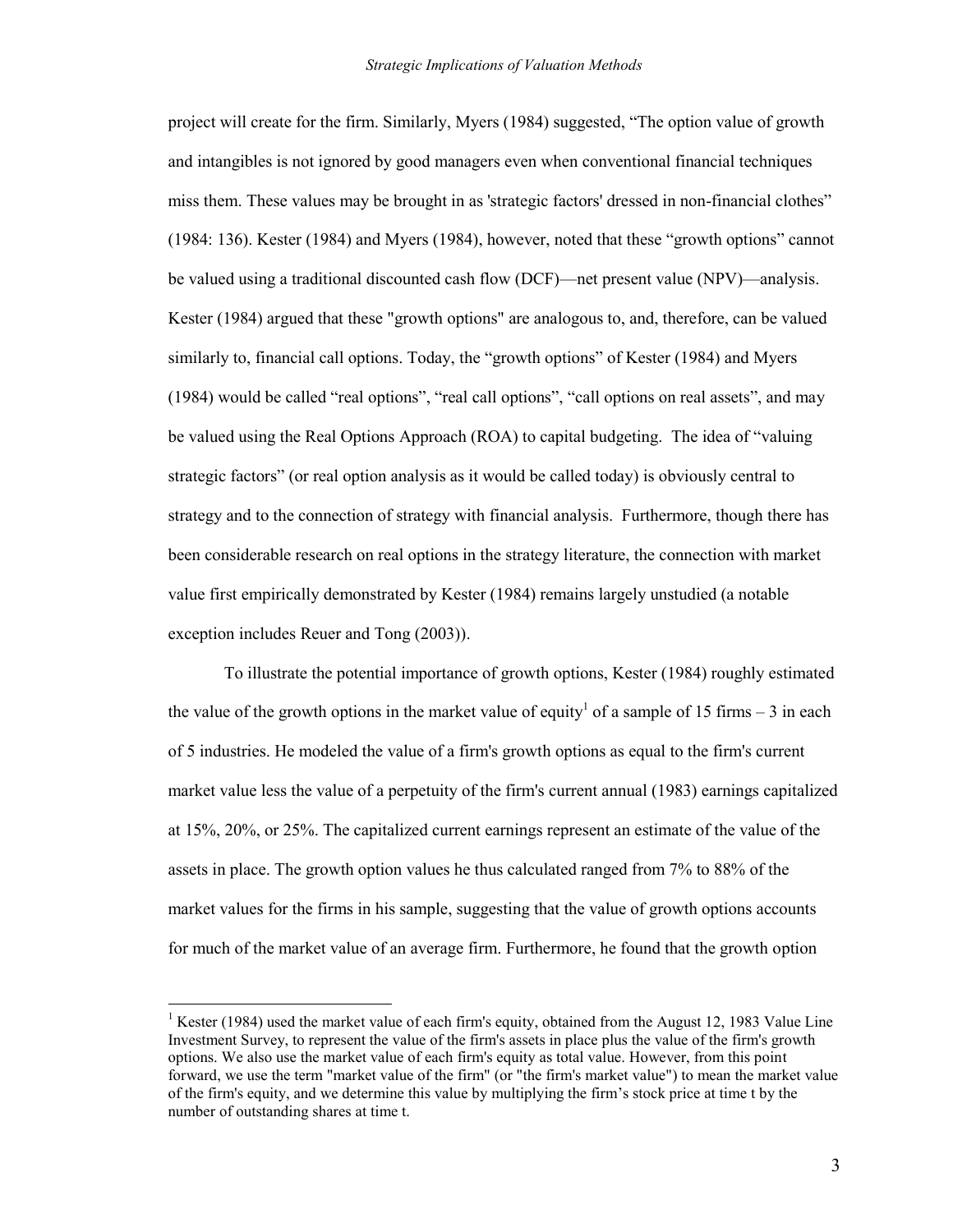value component of the firm's market value appeared to vary with industry. It is worth noting the obvious. Kester's study, while enormously influential, suffers from a very small sample size and an overly simple, perhaps naïve, methodology. These are shortcomings that the current paper aims to address in the process of further exploring the strategic issues related to valuation.

In the roughly 20 years since these three papers (Bettis, 1983; Kester, 1984; Myers, 1984) were published, progress on reconciling finance and strategy has been significant (e.g., Chatterjee *et al*., 1999; Lubatkin and O'Neill, 1987; Miller and Bromiley, 1990; Miller and Leiblein, 1996; Miller and Reuer, 1996; Ruefli *et al*., 1999; Wiseman and Gomez-Mejia, 1998). Yet the reconciliation is still far from complete; a wide gulf still divides the "two cultures looking at the same problem" (Myers, 1984: 130). This research attempts to help bridge a part of that gulf by empirically examining, from a strategic point of view, the relationship between the market value of a firm and its DCF value, or "intrinsic" value. Building an *empirical* understanding of the relationship between real options and valuation is important to progress in tying strategy to shareholder wealth creation.

Kester's (1984) approach serves as a foundation for the examination of the predictive ability of DCF models and their relationship with growth options. We extend his approach to a more sophisticated DCF valuation model and a more rigorous empirical assessment of these models. Rather than rely only on ex ante estimates of value, we use "perfect information", where the hypothetical investor has knowledge of actual cash flows and financial returns for a decade into the future to determine an intrinsic value. We investigate and discuss the role of growth options in explaining the relationship between the market value of a firm and its intrinsic value. The majority of firms continue to rely on DCF models in their corporate capital budgeting practices (Graham and Harvey, 2001). Our paper highlights important issues in the predictive ability of DCF models—that of market expectations and their relationship with critical factors- economic conditions, industry membership, and firm specific capabilities. This study raises important questions concerning the use of DCF models in the capital budgeting practices of firms.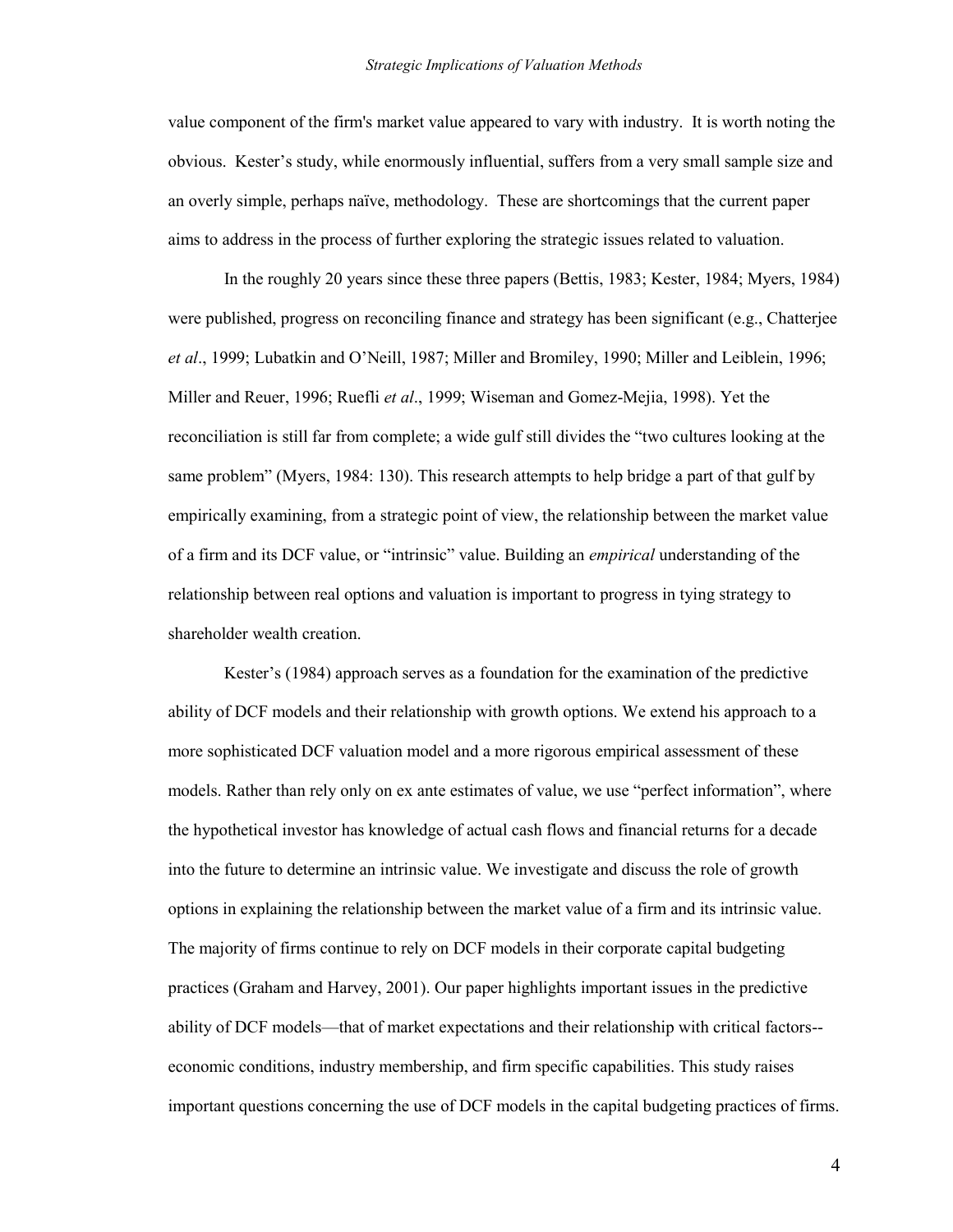The competitive consequences of "incorrect" choices can be potentially serious, as discussed by Christensen and Bower (1996).

The next section discusses the DCF framework and its ability to account for the value of corporate growth opportunities. We also briefly highlight the connection between DCF and real options frameworks in the context of growth options. We continue by presenting our replication and extension of Kester's (1984) tests in a three-phase approach. The first phase employs Kester's (1984) model using a different data set. Phase two involves the use of a different data set and a different source of value in Kester's (1984) model. Finally, the third phase extends Kester's work, detailing a more sophisticated DCF model used to conduct further tests of Kester's (1984) findings. We combine the presentation of phases one and two since they rely on the same DCF model with different inputs. The modeling and results section is followed by a discussion of methodological issues. We conclude with implications for both current research and business practices, as well as for future research.

#### **VALUATION FRAMEWORKS**

Today, few would argue that one key to an effective strategy is the allocation of firm resources—tangible and intangible—so as to achieve a competitive advantage. Often these allocation decisions are made in the context of capital budgeting, and this is especially true of tangible assets. In fact, it could be argued that for a wide range of resources, allocations should be made through capital budgeting informed by strategy, or as some would put it, strategy informed by capital budgeting. Which comes first in the grammatical construction is irrelevant—both are intertwined, and critical to resource allocation decision-making.

For example, consider a formal "project", since many, if not most, resource allocation decisions appear in the form of some sort of formal project: a new plant, the exit from a product line, a market entry, a firm acquisition, a new service location. In fact *a firm can be conceptualized as a collection of project*s. This view of the firm as a collection of projects, some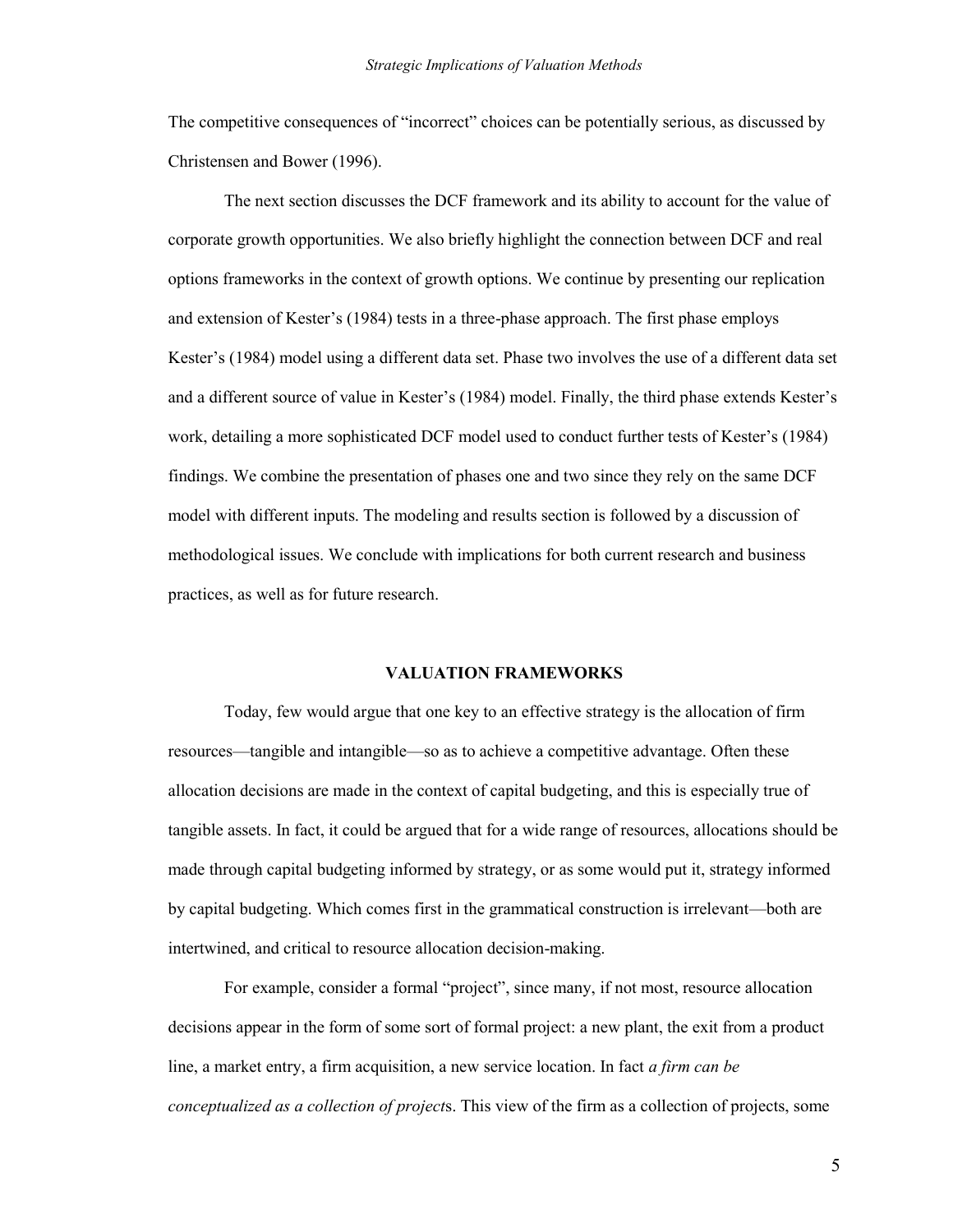of which may not be formally viewed as such by managers in the firm, is common in the finance literature (for example, see Brealey and Myers (1996)). For purposes of the current paper, this view allows the results obtained at the firm level to also be applicable at the project level.

The traditional and widely used valuation framework for analyzing projects is, of course, a DCF analysis, which is used to determine the project's NPV. Such an analysis requires, as inputs to project valuation, the free cash flows the project will generate, the economic life or forecast period over which these free cash flows will occur, any terminal value (net salvage value or residual value), and, finally, the project's risk-adjusted discount rate. The appropriate discount rate for such an analysis is the project's opportunity cost of capital, is reflective of the project cash flows' risk and timing, and is theoretically defined as the expected rate of return, in equilibrium, of an efficient market traded security of equivalent risk class as the project. Because of the difficulty in finding such a rate of return, however, in practice, the cost of capital of the firm as a whole may be used, even though it is not theoretically correct unless the project has the same risk as the firm as a whole.

Myers (1984), Baldwin and Clark (1992), Dixit and Pindyck (1994), Trigeorgis (1996), Amram and Kulatilaka (1999), and others, have detailed the troublesome assumptions and valuation issues of the traditional DCF valuation framework. For example, a traditional DCF analysis assumes passive management of the investment, an "all-or-nothing" valuation, a fully reversible investment, a "now or never" decision, and a reduction in value due to uncertainty. Thus, the value of managerial flexibility to alter the path of an investment, to spawn a new investment, or to pursue a sequential investment in stages cannot be fully accounted for in traditional DCF valuation models, and, as a result, the use of such static valuation models is called into question. Given the importance of valuation in strategic planning decisions (Robins, 1992; Varaiya *et al.*, 1987), these arguments suggest that such decisions based solely upon standard DCF models may be based upon incorrect assessments of value.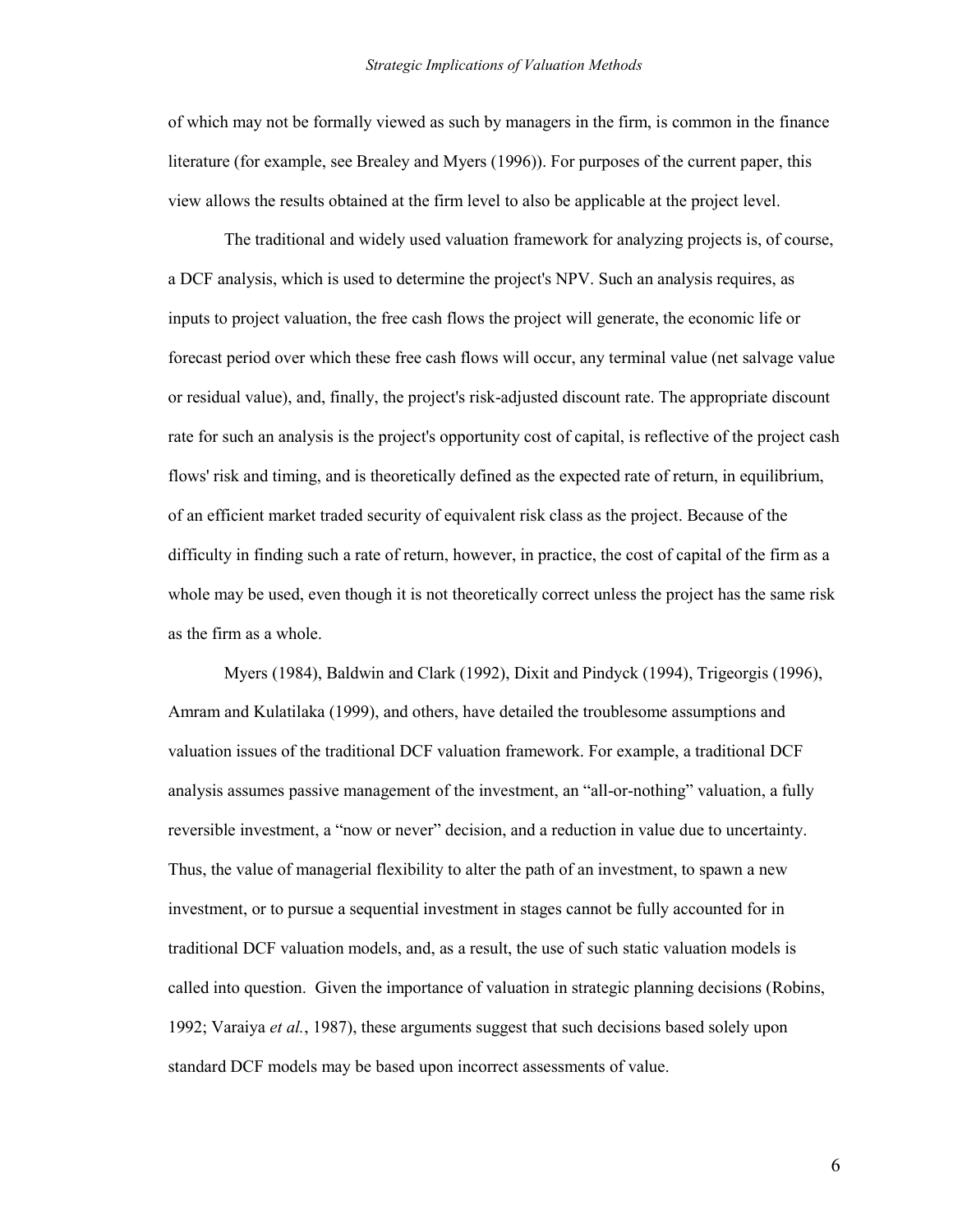In recent years, the Real Option Approach (ROA) to capital budgeting, and its associated real option valuation models, have been gaining prominence in the strategy literature (e.g., Bowman and Hurry, 1993; Folta and Miller, 2002; Kogut and Kulatilaka, 1994; McGrath, 1997; Reuer and Leiblein, 2000). A real option gives a firm the right, but not the obligation, to take a certain action, sometime in the future, at some cost. These models allow for contingent decisionmaking, i.e., decisions can be made later based on the actual unfolding of events, and do so by being able to value asymmetric payoffs, which lie at the heart of option-pricing. Thus, an optionbased valuation can value managerial flexibility by accounting for non-linear and dynamic decision-making, and is a reasonable representation of the logic of managerial decision-making. In practice, capital investments are determined by managerial discretion, where the firm's available options to (dis)invest in real assets are evaluated on an ongoing basis—then exercised, deferred, or allowed to expire.

For our purposes here, we are concerned with the real options called growth options, which are, of course, the growth options that Kester (1984) and Myers (1984) discussed. Kester (1984) suggests that the market value of a firm is composed of the value attributable to its assets in place (V<sub>aip</sub>) and the value attributed to its growth options (V<sub>go</sub>):  $V_{\text{firm}} = V_{\text{aip}} + V_{\text{go}}$ . Furthermore, he suggested that the DCF model only captures the value of the assets in place  $(V_{aip})$ , and not the value of growth options  $(V_{\text{go}})$ —*the value of "strategic factors"*.

Specifically then, growth options give the firm the right, but not the obligation, to make a follow-on investment in the future, again, at some cost. For example, consider a European firm thinking about entering the consumer packaged goods industry in India. By establishing a distribution system and a sales force for a particular packaged good, the firm has acquired the right to distribute and sell additional consumer packaged goods in the future. As a further example, consider Intel. By investing in the development of the first microprocessor, Intel acquired the right to invest in the next generation of microprocessors.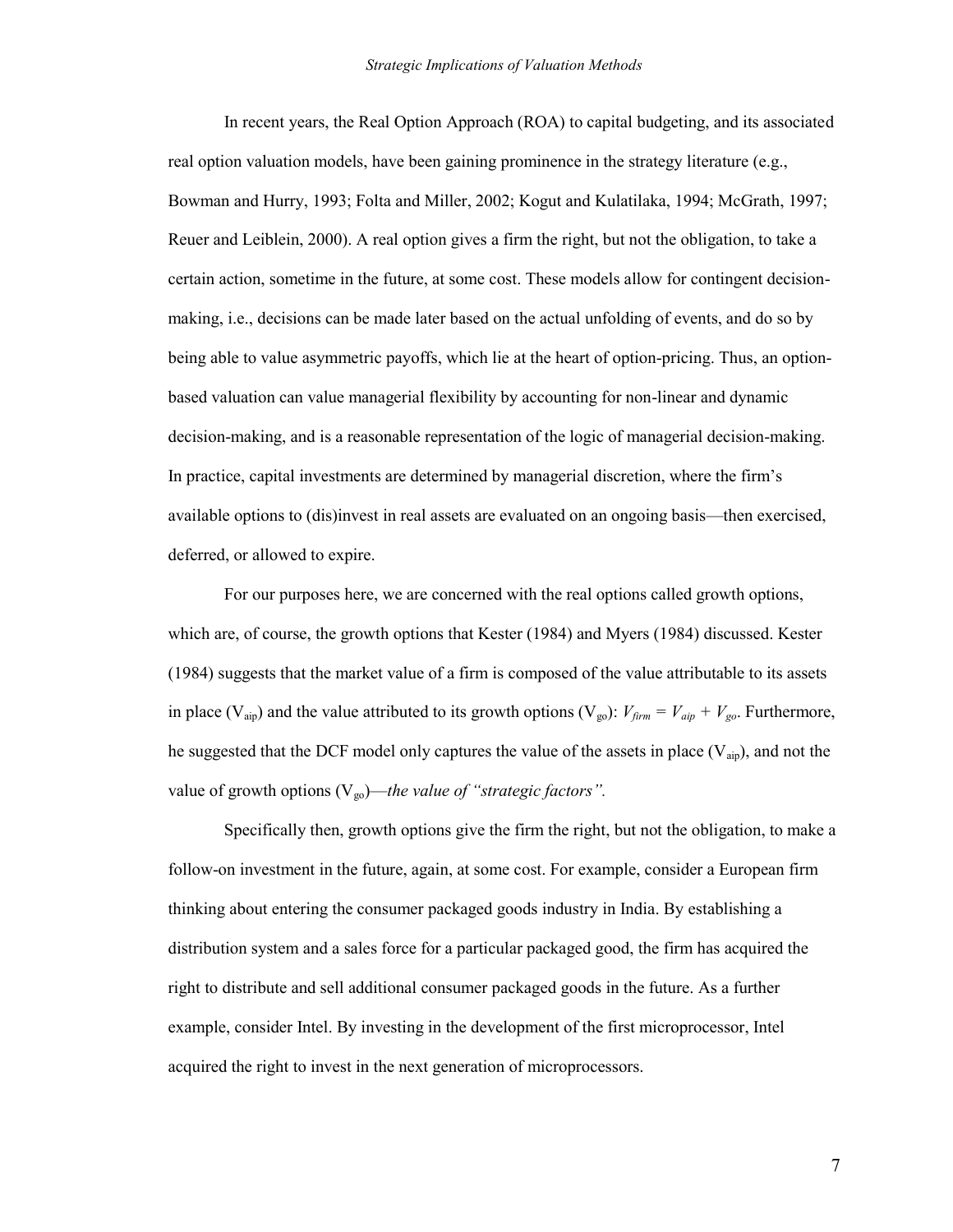In fact, there is often a chain or series of growth options embodied in an initial project. For the hypothetical consumer packaged goods firm just discussed, having established a single product, a second, third, and so forth can be marketed. At some point this could lead to the establishment of a pilot plant, followed by a full-scale plant. This plant could then lead to expansion to neighboring countries in the same pattern followed in India. In the case of Intel, investment in a second-generation microprocessor led to a third generation, then a forth generation, and so on. These compound growth options turned out to be extremely profitable for Intel. In addition, as noted above, this logic not only applies to projects, but to firms as well, since, as Myers (1984) and numerous others since have pointed out, a firm can be conceptualized as a collection of projects.

The growth option value that Kester (1984) determined for each firm actually represents the present value of the total chain of the firm's growth options. Figure 1 summarizes Kester's (1984) research. It is useful to note in this figure that the portion of a firm's market value attributable to growth options varies by industry.

---------------------------------

Insert Figure 1 here

---------------------------------

Given that most firms continue to rely heavily on DCF valuation models (Graham and Harvey, 2001), the ability of a firm to effectively and strategically allocate its resources, and, thus, to survive in the competitive marketplace, is dependant on the firm understanding the limitations of the DCF valuation framework. Consequently, drawing on the general approach of Kester (1984), we use his original research design, and then we extend his conceptual approach to a more sophisticated DCF model to further explore the predictive ability of the traditional DCF valuation framework.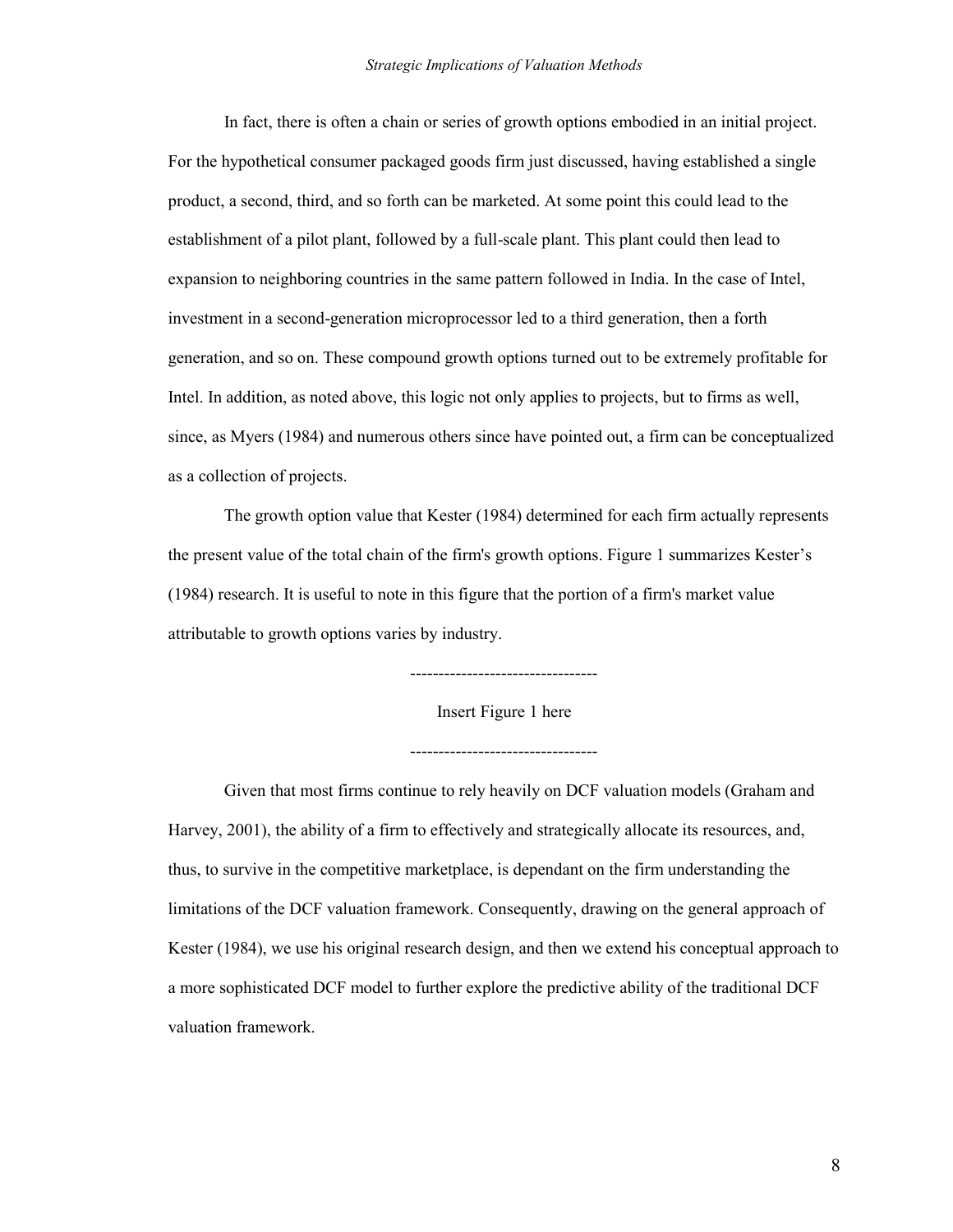## **RESEARCH METHODS AND RESULTS**

This research employs a three-phase design as explained in Figure 2.

---------------------------------

Insert Figure 2 here

---------------------------------

The first phase involves the replication of Kester's (1984) original model, now using a large cross-sectional sample of firms. While Kester's (1984) arguments have enormous intuitive appeal, the empirical support provided in his study is limited with only 15 firms in the sample. The second phase also employs Kester's (1984) model, but with cash flows used as inputs to the model instead of earnings. Cash flow is a more appropriate measure of value according to finance theory. The third phase extends Kester's (1984) conceptual approach to a multi-period DCF model, which is a more appropriate model for valuing an a firm's equity, and is similar to the valuation models commonly taught in business schools, as well as those used in practice.

## *Data and Sample*

 The sampling period for this study extends from 1989 to 1998. The initial sample consists of the firms that comprised the S&P 500 as of January 1, 1989 combined with the S&P 500 membership list as of December 31, 1998. While most firms remained on the S&P 500 list from the beginning (1989) to the end (1998) of our sampling period, the membership list of the S&P 500 does change over time. As a result, the combined list of the S&P 500 at these two points in time consists of 675 large public companies from a cross-section of industries. However, the DCF models used in this research require that data for each firm be available throughout the entire 1988 to 1999 period. Due to lack of data at some point during the specified 10-year period, the sample reduced to 448 firms.

Each DCF valuation performed uses "perfect information" data, where "perfect information" refers to the use of actual equity cash flows and returns, rather than ex ante forecasts or estimates. Thus, the values yielded by the DCF models represent the intrinsic values of the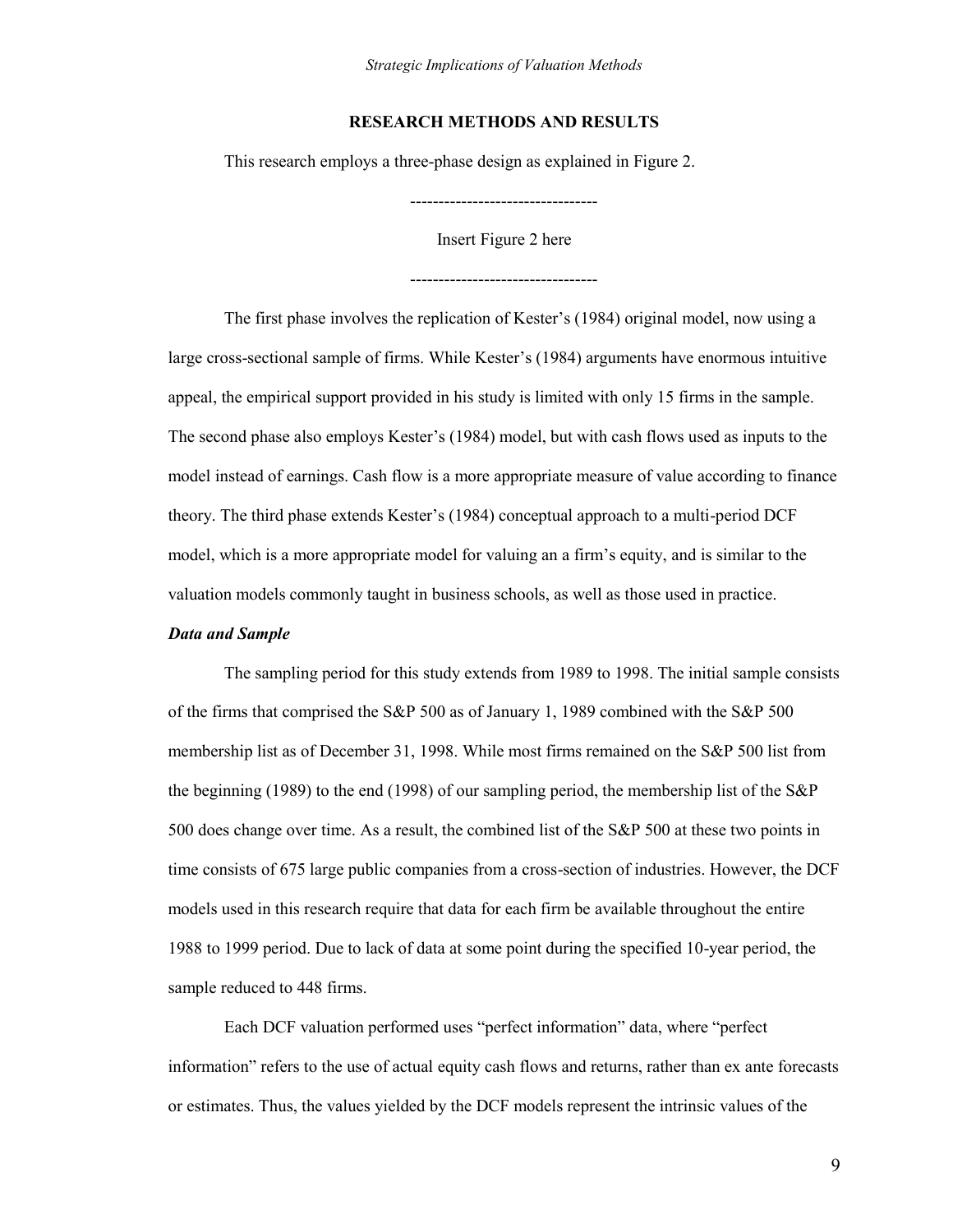firms as of January 1, 1989, and are based on the actual equity cash flows and returns that occurred from 1989 through 1998. It is as if the analyst had a completely accurate forecast, as of the beginning of 1989, of the equity cash flows and returns for 1989 to 1998. The individual data items necessary to determine the actual equity cash flows and returns are obtained from COMPUSTAT.

To assess the predictive ability each DCF model, we compare a firm's intrinsic value to its January 1, 1989 market value. Specifically, we use the log of the ratio of the intrinsic (DCF) value to market value, similar to Kaplan and Ruback (1995). This log ratio represents a measure of the valuation error of the DCF model. If the intrinsic value equals market value, the ratio will be 1, and the log ratio will be zero. If the intrinsic value is less (greater) than market value, the ratio will be less (greater) than 1 and the log ratio will be negative (positive). Kaplan and Ruback (1995) suggest the use of the log ratio because it ―…is symmetric with respect to overestimates and underestimates" (1995: 1070). We perform two-tailed t-tests to determine whether the valuation errors are significantly greater/less than zero. It also should be noted that, similar to Kester  $(1984)$ , we assume throughout this research that the market value of a firm is the "true" value of the firm.

## *Phase One: Replication of Kester (1984)*

 Using firm earnings for a single year (1983) and a range of discount rates (15%, 20%, and 25%), Kester (1984) calculates each firm's value using a simple perpetuity DCF model.

> *Firm Annual (1983) Earnings*  Firm Intrinsic Value = — *Discount Rate*

For this phase of our research, we replicate Kester's (1984) analysis, using the new sample of 448 firms. We use 1989 earnings available to common shareholders and follow Kester's (1984) exact design—annual earnings capitalized at 15%, 20%, and 25%—to determine a range of intrinsic values for each firm. This tests whether or not Kester's (1984) findings can be replicated using a more recent and larger sample.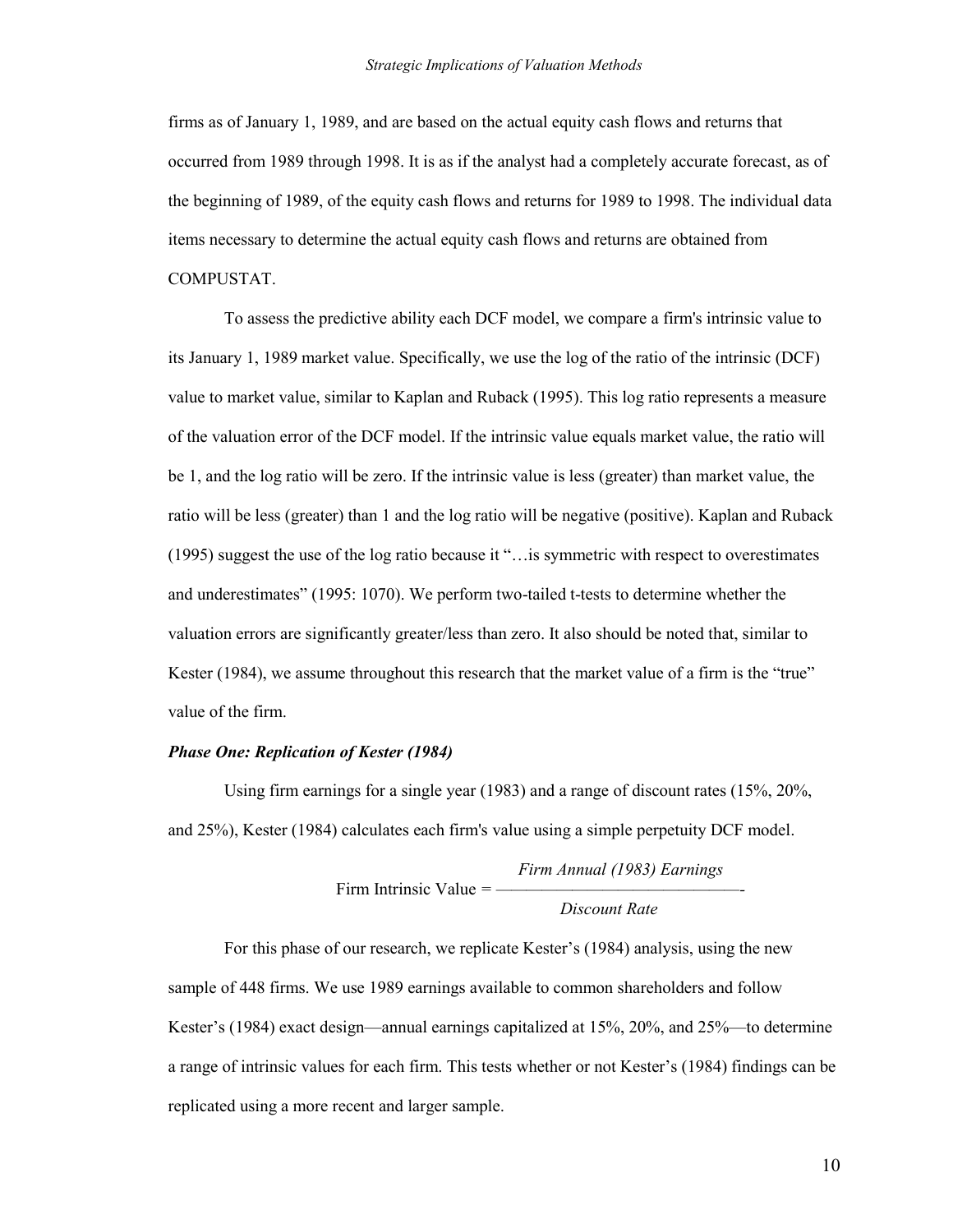## *Phase Two: Replication of Kester (1984) using Cash Flows*

For the second phase of this study, we use 1989 cash flow to equity, not earnings, and, again, follow Kester's (1984) design—annual equity cash flow capitalized at 15%, 20%, and 25%—to determine a second range of intrinsic values for each firm. We do this second analysis to determine if Kester's (1984) findings can be supported using a more recent and larger sample *and* a theoretically superior source of value—cash flow. According to finance theory, the value, or worth, of an asset is the present value of the future cash flows—not earnings—the asset is expected to generate. The general formula for determining a firm's annual cash flow to equity is as follows:

#### *Year t Cash Flow to Equity*

*= Year t Net Change in Cash + Year t Cash Common Stock Dividends Paid*  The Net Change in Cash incorporates payments to creditors, federal and state governments, and other stakeholders, and, thus, represents the cash available to the common shareholders. However, Cash Common Stock Dividends Paid, which appears as a reduction to the Net Change in Cash, also represents payments to the common shareholders, and so needs to be added back. The Net Change in Cash and the Cash Common Stock Dividends Paid were both obtained from each firm's *Year t* Statement of Cash Flows. For this particular analysis, *Year t* is 1989.

There seems to be no reason to believe there has been a fundamental change in how market participants conceptually view and ascribe value to corporate growth opportunities. Kester's (1984) findings would suggest, then, that we should expect both perpetuity DCF models to undervalue, to various degrees, a firm's market value, and that we should see negative log ratio valuation errors.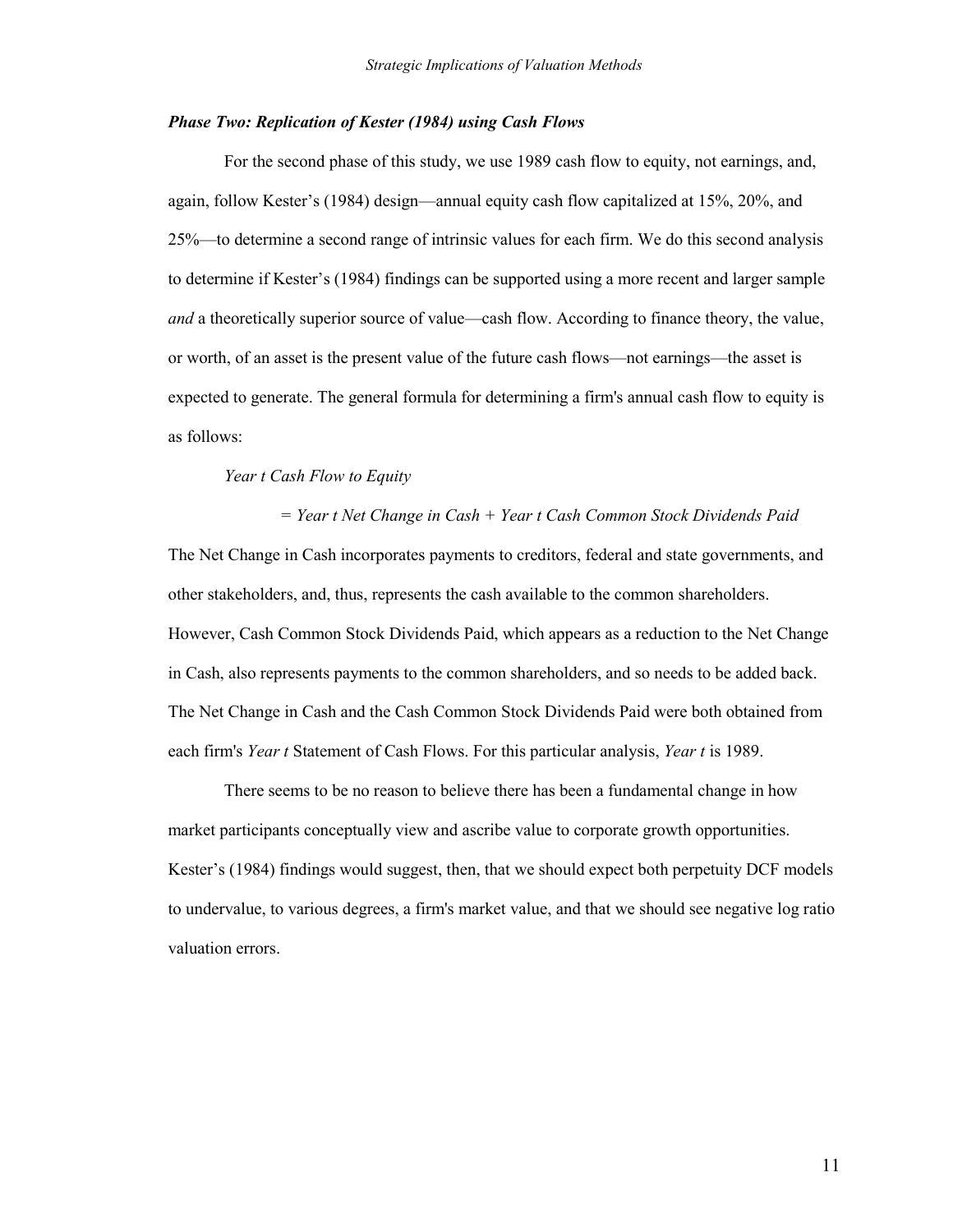## *Results of Phases One and Two: Replication of Kester (1984) with Earnings and Cash Flow*

Table 1 below presents the results of the two replications (earnings and cash flow to equity) of Kester's (1984) research.

---------------------------------

Insert Table 1 here

 Results indicate that, on average, a perpetuity DCF model noticeably undervalues a firm's market value, assuming the correct assessment of firm value is its market value, and regardless of the source of value—earnings or cash flow to equity. The log ratio valuation errors range from  $-56.49\%$  to  $-107.57\%$  for the earnings model and from  $-138.48\%$  to  $-189.56\%$  for the cash flow to equity model. All results are significant at the 1% level. On the surface our initial tests appear to support Kester's (1984) findings, however a more detailed reconciliation suggests that Kester (1984) may have underestimated the amount of firm value attributable to growth options.

Kester (1984) subtracted the intrinsic value from the market value to determine a percent of market value attributed to growth options. Kester (1984) found this percentage to range for the 15 individual firms in his sample from 4% to 88%, with an average of 41.9% (15% discount rate) and 65.13% (25% discount rate). When the valuation errors in Table 1 are converted to a percentage of market value (using the inverse of the log function), our analysis suggests that growth options represent, on average, 43.2% (15% discount rate), 57.4% (20% discount rate), and 65.9% (25% discount rate) of market value when earnings are used. Thus, our earnings model results of phase one are very similar to Kester's (1984). However, when cash flows are used instead of earnings, growth options represent, on average, 74.9% (15% discount rate), 81.2% (20% discount rate), and 84.9% (25% discount rate) of market value. Since cash flows represent a more appropriate measure of firm value, this suggests the portions of firm market value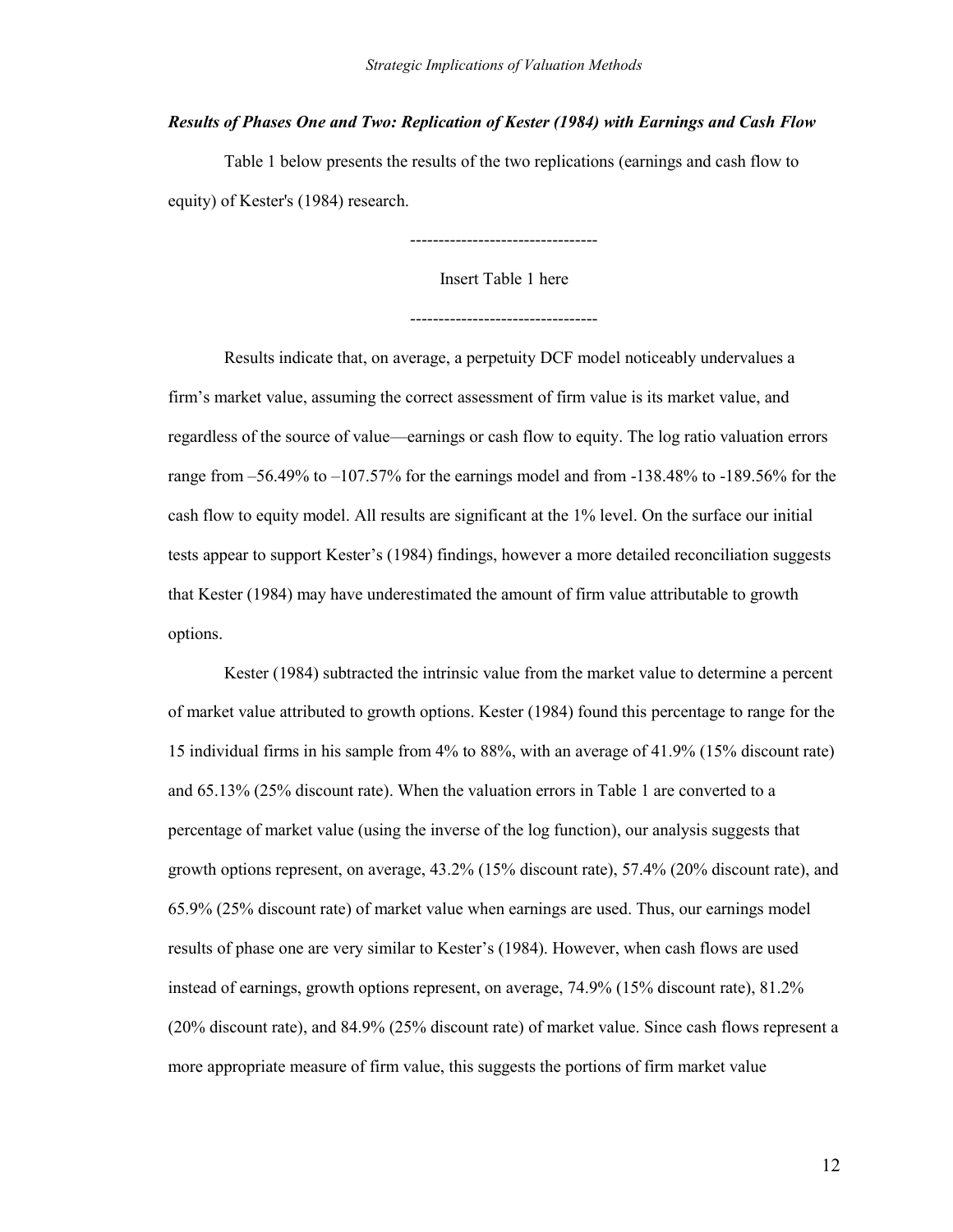attributable to the value of growth options may actually be substantially larger than those observed by Kester (1984) when cash flows are used instead of earnings.

### *Phase Three: Extension of Kester (1984)*

 The perpetuity DCF models used in the first two phases of this research are very simple models, and do not necessarily represent those used in practice or taught in finance courses. In many ways they represent the calibration of our results and sample back to Kester's original work. Therefore, we next extend Kester's (1984) work significantly by testing the predictive ability of a more sophisticated—10-year, multi-period—DCF model. We continue to use perfect information data in the form of actual annual equity cash flows and returns as inputs to the model. But now we assume a 10-year investment horizon, and determine the intrinsic value of the firm as the sum of (1) the 1989 present values of the firm's annual (1989 to 1998) cash flows to equity and (2) the 1989 present value of the firm's ongoing, more commonly called residual, value (1999 and on). Thus, the January 1, 1989 intrinsic value of the firm is determined as follows: *1/1/1989 Intrinsic Value of the Firm =* 

> *1/1/1989 Present Value of the 1989 to 1998 Annual Cash Flows to Equity + 1/1/1989 Present Value of the 12/31/98 Residual Value*

The relationship between risk and return is central to finance theory. Traditional DCF models typically use equity rates of return (discount rates) determined by using the Capital Asset Pricing Model (CAPM), which is an expectations model, i.e., an *ex ante* framework. Since we are using perfect information, i.e., *ex post* data, we use actual firm performance to determine the equity rates of return. The Year t equity rate of return is determined as follows:

*Year t Equity Return =* 

*Stock price @ end of Year t + Common Dividends Paid in Year t*  ——————————————————————————- - 1 *Stock price @ end of Year t-1* 

We calculate the actual equity rate of return for each firm for each year from 1988 to 1999, and, in order to avoid skewing a given valuation due to an unusually high or low return in any single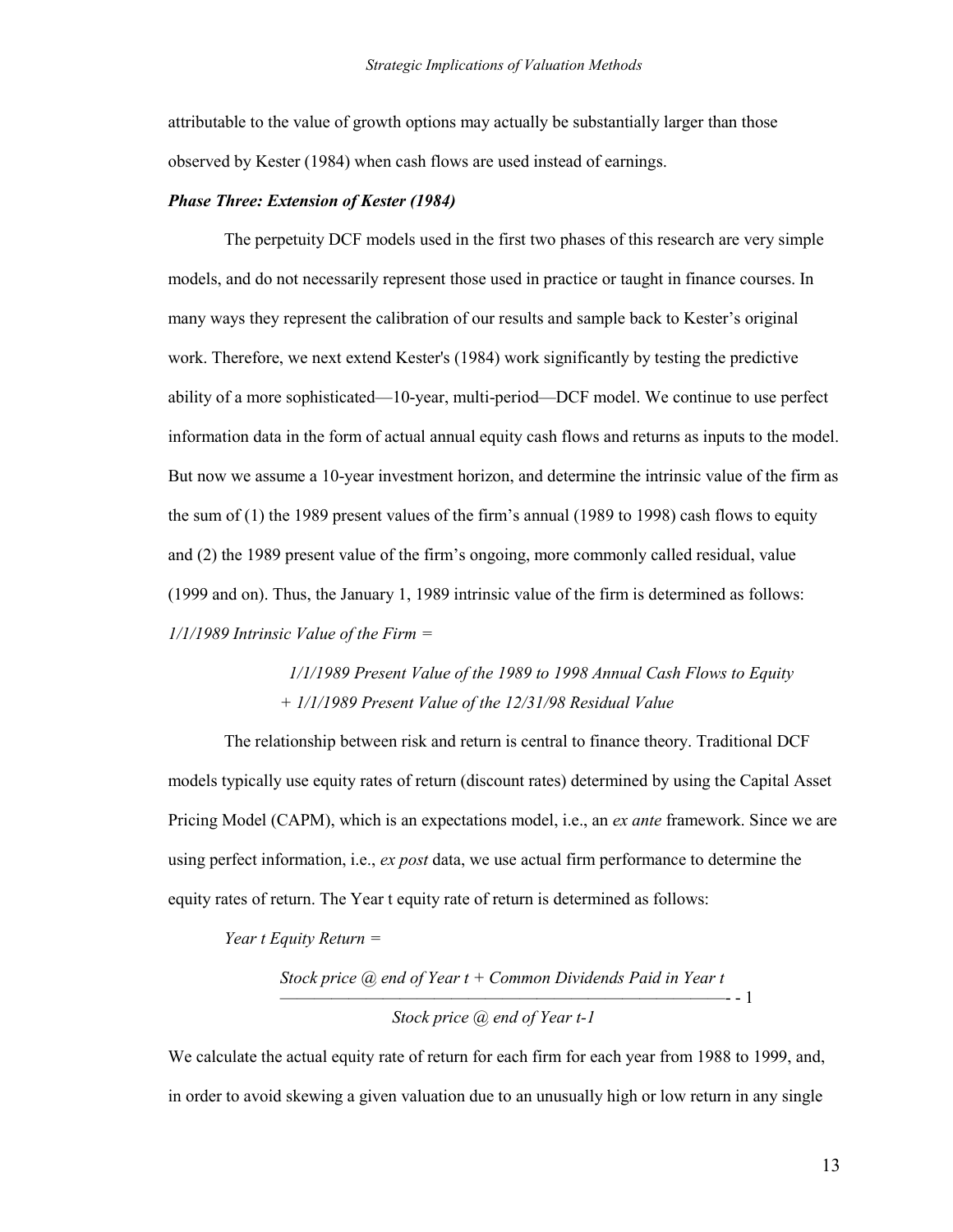year, we use 3-year moving averages of actual equity returns as our discount rates. To calculate the January 1, 1989 present value of the 10 (1989 to 1998) annual cash flows to equity, each annual cash flow is discounted one year at a time using the 3-year moving average equity rates of return actually experienced during the sampling period. The January 1, 1989 present values of the 10 cash flows are then added together.

For our purposes here, the firm's residual value represents the value of the firm for 1999 and beyond, as of the end of 1998. Consistent with finance theory and practice, we model the residual value as a perpetuity. We assume a 4% growth rate for the cash flows to equity occurring after 1999, which is the rate Kaplan and Ruback (1995) suggest as an appropriate growth rate.

*1999 Equity Cash Flow Firm Residual Value* = —  *January 1, 1998 [3-year Moving Average Discount Rate for 1998] - 0.04 (g=4%)* 

Negative residual values occur when the 1999 cash flow to equity is negative. Since 1999 occurs during an economic boom, a negative 1999 cash flow to equity could be due to a high level of firm capital expenditures that year. Alternatively, a negative residual value might suggest that the firm is no longer a viable entity, and, therefore, should be dropped from the sample, similar to firms that became non-viable entities and data was no longer available. Whatever the reason for the negative 1999 equity cash flow, modeling negative equity cash flows into perpetuity is not reasonable; a firm having a negative residual value is not representative of an ongoing firm. If a firm's 1999 equity cash flow is negative and the firm was a viable entity in 1999, the 1998 equity cash flow is compounded forward one period using a 4% growth rate.

*1998 Equity Cash Flow \* 1.04*

*Firm Residual Value* =  $-$ <br>*January 1, 1998 January 1, 1998 [3-year Moving Average Discount Rate for 1998] - 0.04 (g=4%)*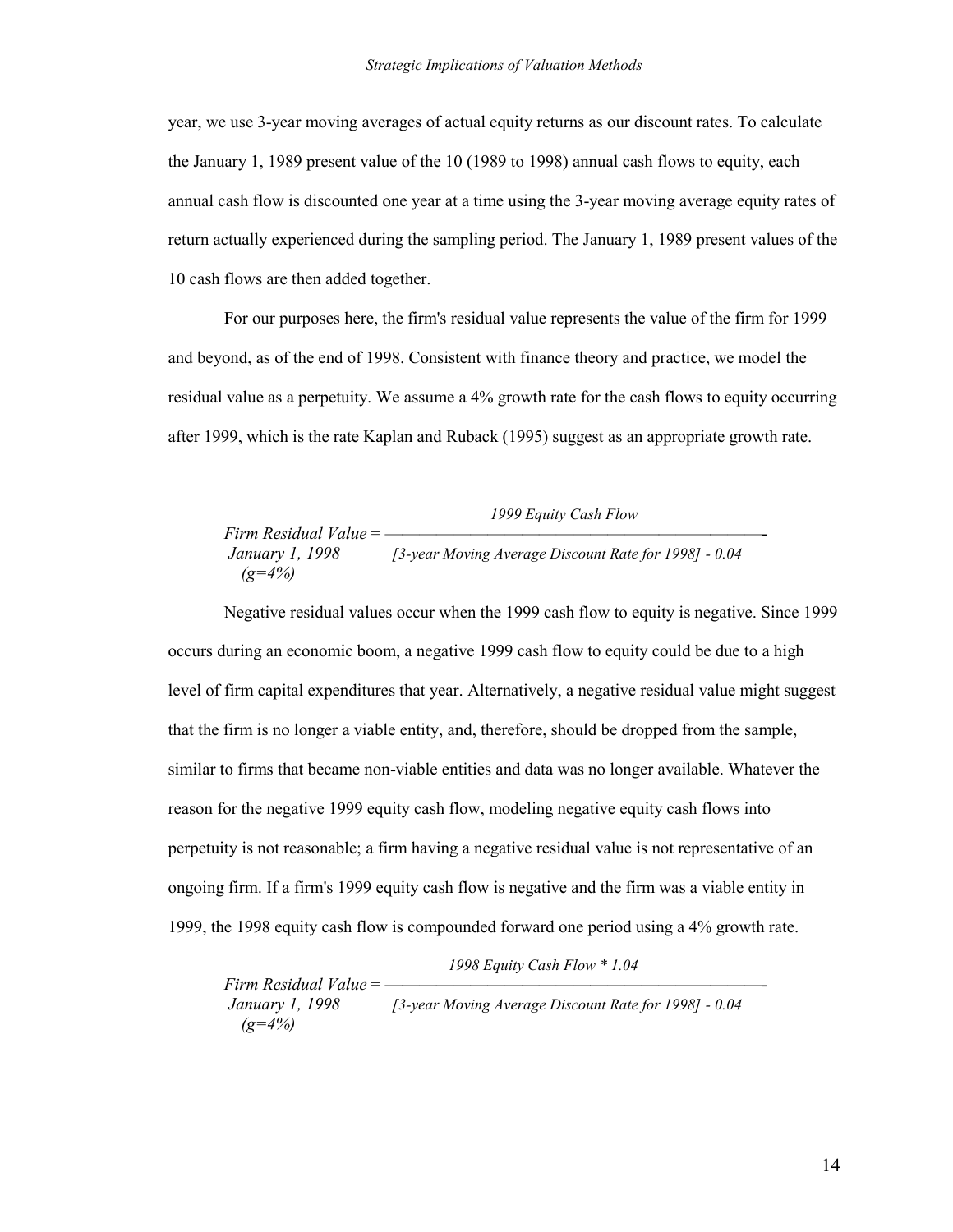If the 1999 equity cash flow is negative and the 1998 equity cash flow compounded forward one period is negative, the firm was excluded from the sample of 448 firms, reducing the sample of firms, for the 10-year, multi-period DCF model, to 232 firms<sup>2</sup>.

The January 1, 1989 present value of the residual value is determined by discounting its 1998 value, year by year, using the 3-year moving average discount rates, exactly as was done with the annual cash flows to equity.

The final step, again, is to assess the predictive validity of this 10-year, multi-period DCF model by comparing the resulting intrinsic value with the firm's market value as of January 1, 1989 using the Kaplan and Ruback (1995) valuation error measure previously described. Although using actual cash flows for ten years captures the value of the firm's exercised growth options, the firm may still have unexercised growth options. In fact, it is a question of substantial interest to see what option value lies beyond our ten-year perfect information horizon. We continue to see no reason to expect the DCF intrinsic values to be, on average, equal to or greater than the firms' market values. Thus, we continue to expect to see negative log ratio valuation errors.

## *Results of Phase Three: Extension of Kester (1984)*

 $\overline{a}$ 

Table 2 shows the valuation error of the overall predictive ability of this 10-year, multiperiod DCF model, as well as the proportion of the firm's intrinsic value accounted for by its residual value<sup>3</sup>.

---------------------------------

Insert Table 2 here

---------------------------------

 $2^2$  Of the 232 firms in our sample, the 1999 equity cash flow was negative for 32 of the firms, thus requiring the calculation to compound forward the 1998 equity cash flow.

<sup>&</sup>lt;sup>3</sup> The proportion of intrinsic value accounted for by residual value was calculated as the 1989 present value of the residual value divided by the 1989 intrinsic value.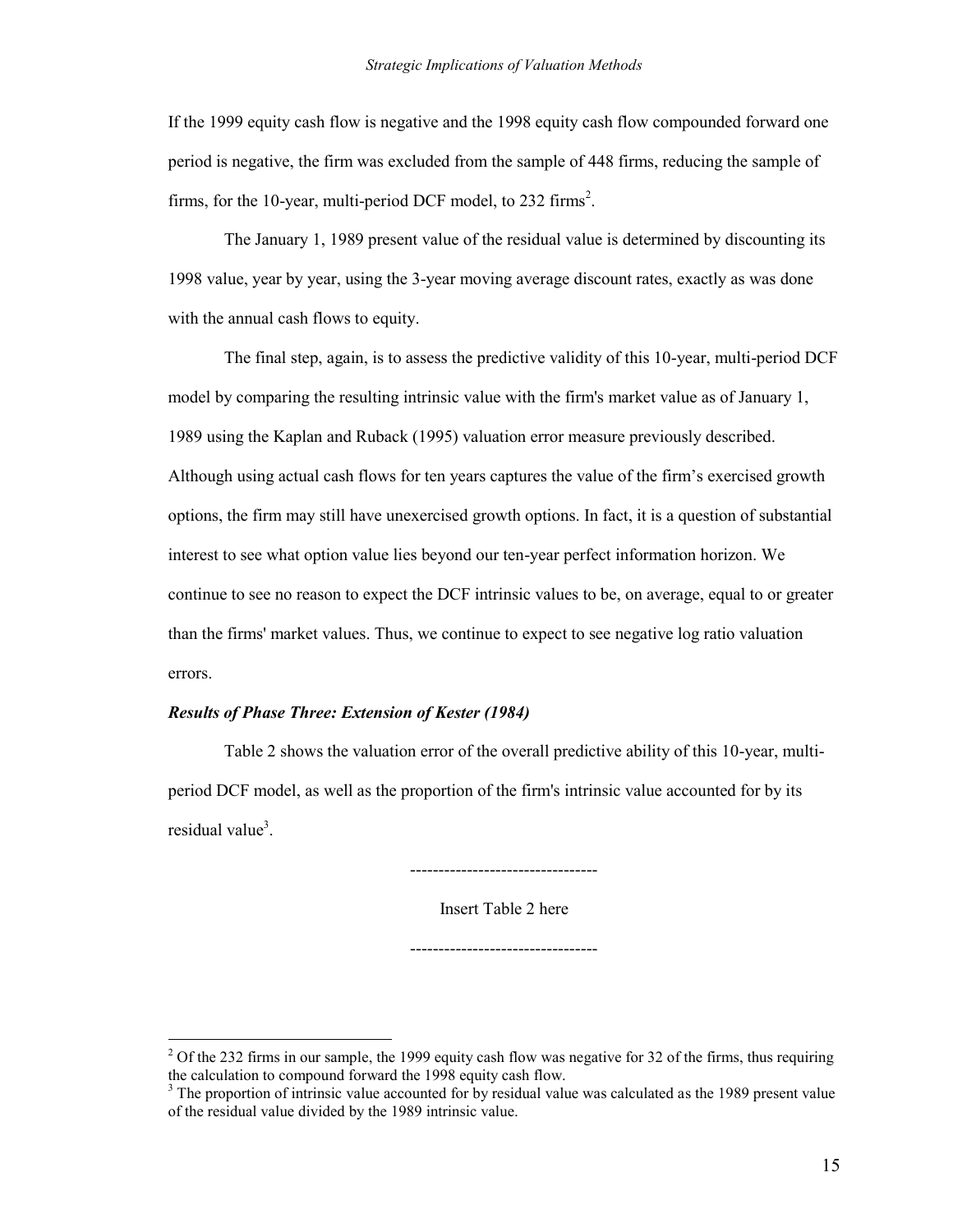As Table 2 shows, this 10-year, multi-period DCF model appears, on average, to fairly approximate or even slightly, though not significantly  $(11.02\% , p = 0.07)$ , overvalue a firm's market value. The residual value comprises, on average, 45.49% of the intrinsic value, suggesting that long-term, i.e., greater than 10 years, expectations represent a significant portion of a firm's current value. Although the relative magnitude of the residual value seems rather large, it is in line with those seen in firm valuations done in practice. These results are somewhat surprising, and contradict those of Kester (1984), as well as those of our two replications of Kester's (1984).

## *Further Analysis*

To further explore our results from phase three, we segment the data in two additional ways: by macroeconomic conditions and by industry. Each of these could be a factor in the value of the growth opportunities actually available to firm, or as perceived by the market. During periods of economic growth, firms most likely have ample access to the capital necessary to pursue growth opportunities. In contrast, during periods of economic decline, firms may not have the capital, or other resources, necessary to pursue growth opportunities, thus limiting the perceived value of their growth options. Furthermore, as Kester's (1984) results indicate, the percentage of firm value attributable to the value of growth options varies by industry.

## *Further Analysis: Macroeconomic Conditions*

The 10-year sampling period used in this research, 1989 to 1998, experienced a wide range of economic conditions, and represents a period of time that witnessed both sides of a business cycle. During approximately the first half of the sampling period, the late 1980s and early 1990s, the economy experienced an economic recession. The economy emerged from the recession around 1992 or 1993, and entered an economic boom that is still underway at the end of the sampling period, 1998. Thus, we partition the 10-year sampling period into two 5-year periods, 1989-1993 (economic recession) and 1994-1998 (economic boom). We then reassess the predictive ability of the multi-period DCF model for these two 5-year sub-periods. Table 3 below presents the results of these tests.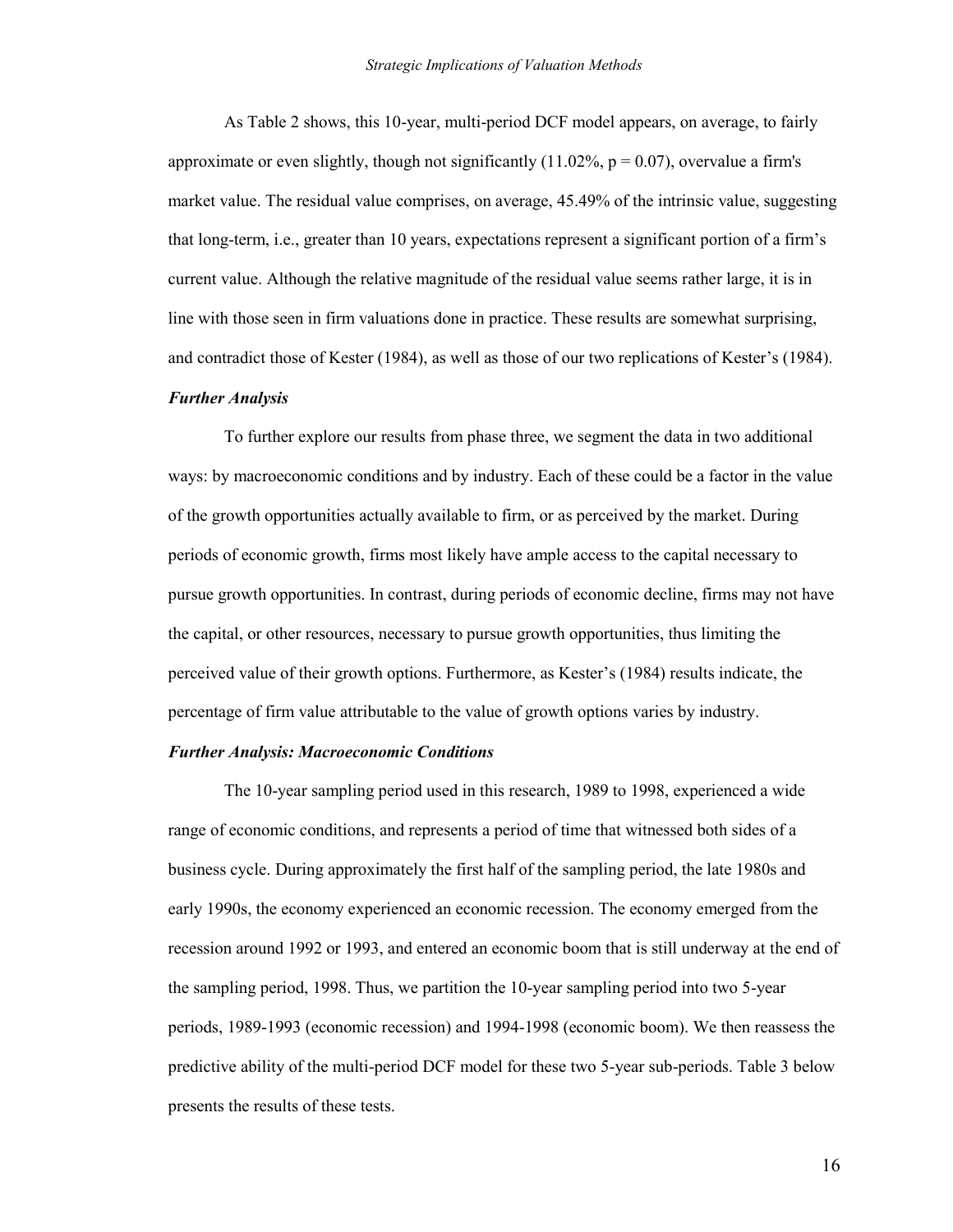Insert Table 3 here

---------------------------------

---------------------------------

The results show that during the first 5-year period (1998-1993: economic recession), the multi-period DCF model, on average, reasonably estimates a firm's market value. That is, the implied value of a firm's assets in place is approximately equal to its market value. In the second 5-year period (1994-1998: economic boom), the multi-period DCF model now significantly undervalues ( $-45.46\%$ ,  $p < 0.01$ ) a firm's market value<sup>4</sup>. In both cases, the residual value represents slightly more than 55% of the intrinsic value, which is a somewhat higher proportion than seen in the full 10-year sampling period results.

## *Further Analysis: Industry*

 $\overline{a}$ 

Industries differ in terms of their life cycles and growth trajectories, and so it is reasonable that the availability of growth opportunities might differ across industries. Kester's (1984) results did seem to suggest variation in growth option value by industry—electronic and computer firms, on average, had higher growth option values and food-processing firms, on average, had lower growth option values. Hence, to investigate the impact of industry we partitioned the data according to industry membership based on the SIC Divisions, i.e., groupings of two digit SIC codes into larger divisions, obtained from COMPUSTAT. One modification was made to the SIC Divisions: industries relating to technology were broken out separately. Categorizing the sample firms in this manner leads to 11 industry groups: (1) Conglomerates; (2) Construction; (3) Finance, Insurance & Real Estate; (4) Manufacturing; (5) Minerals; (6) Pharmaceuticals; (7) Retail Trade; (8) Services; (9) Technology; (10) Transport, Communication & Utilities; and (11) Wholesale Trade. Six industry groups—Conglomerates, Construction, Minerals, Pharmaceuticals, Services, Wholesale Trade—consist of less than 15 firms each, and

<sup>&</sup>lt;sup>4</sup> Converting these valuation errors to determine the proportion of market value represented by growth options shows that in the first 5-year period, approximately 9.4% of market value is attributed to growth options. In the second 5-year period, growth options represent approximately 36.5% of market value.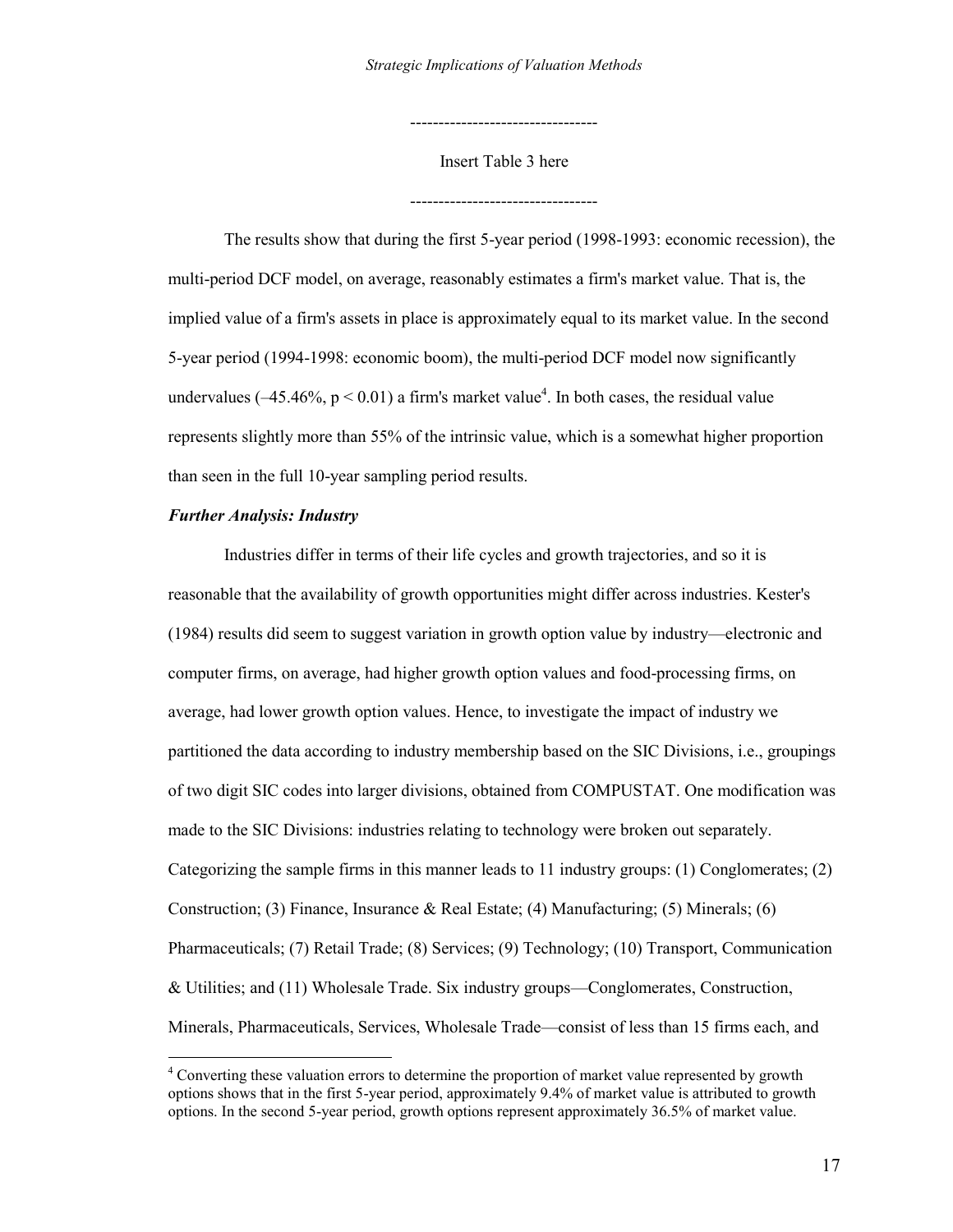are considered too small for any meaningful statistical analysis. Thus, we focus on the remaining five industry groups—Finance, Insurance & Real Estate; Manufacturing; Retail Trade; Technology; Transport, Communication & Utilities; Wholesale Trade. Table 4 below presents the analysis of the predictive ability of the full 10-year, multi-period DCF model for these five industry groups.

Insert Table 4 here

---------------------------------

---------------------------------

 As Table 4 shows, for the entire 10-year sampling period, the multi-period DCF model yields intrinsic values that reasonably approximate market value for firms in three of the five industry groupings—Manufacturing, Technology, and Transport, Communication & Utilities. The model significantly overvalues (99.9%,  $p < 0.01$ ) firm value for the Finance, Insurance & Real Estate industry group, but it significantly undervalues  $(-33.4\%, p = 0.01)$  firm value for the Retail Trade industry group. These findings appear to support Kester's (1984) implication that industries vary in terms of the level of growth options available to firms, even for the industries in Table 4 whose mean valuation errors are not significantly different from zero. However, these results are somewhat surprising, particularly with respect to the Technology industry group, where one would expect firms to have considerable growth opportunities available to them and the market to perceive substantial growth option value. These findings relating to the effects of industry membership are discussed further below.

 But, before moving on to the discussion of the implications of our findings, we discuss methodological issues we consider worthy of noting.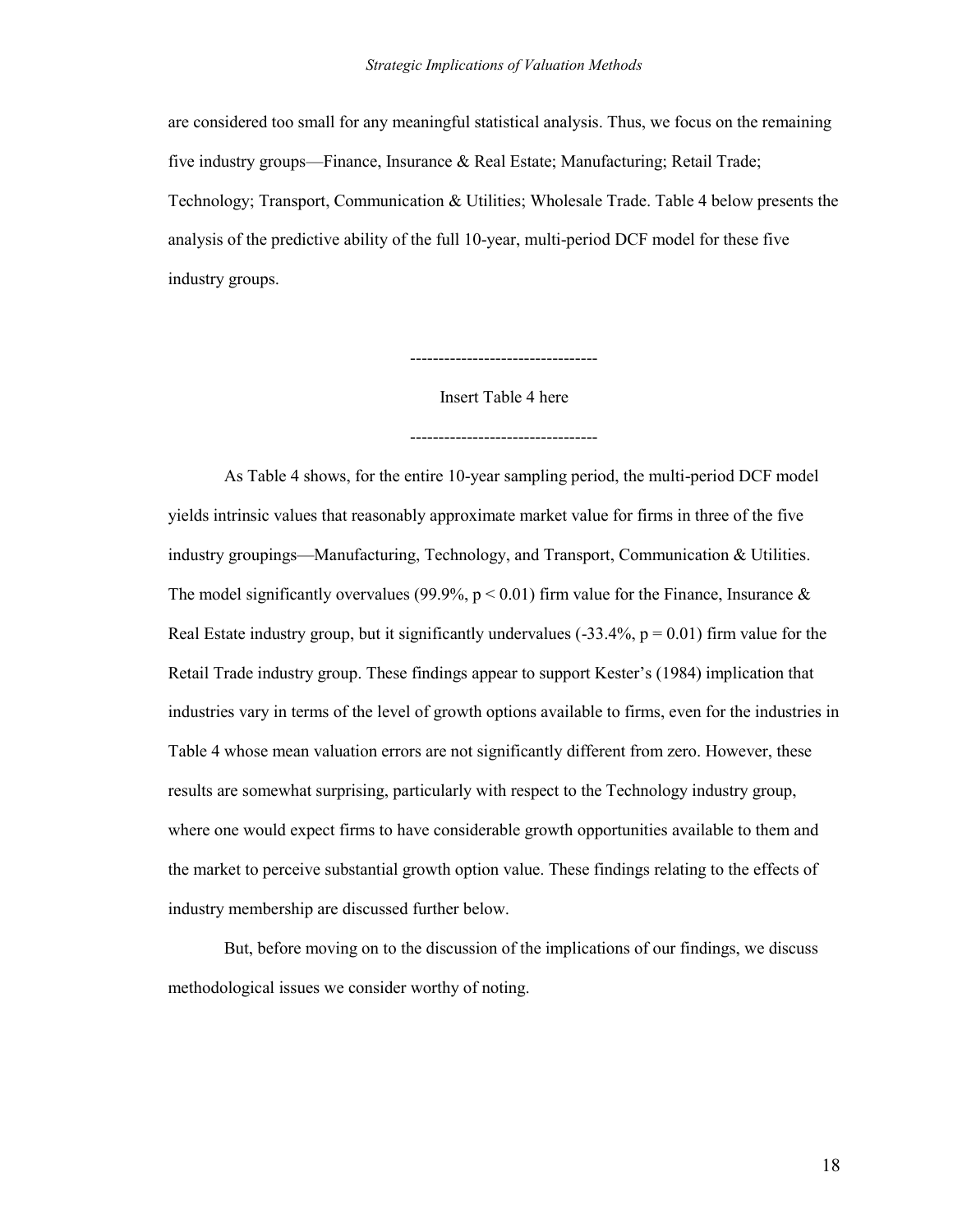## **METHODOLOGICAL ISSUES**

 There are three methodological issues of concern with this research. The first relates to the sample of firms—exit and entry bias. The second relates to the underlying process for determining growth option value—indirect valuation a firm's growth options. The third is concerned with the firm residual values used in the multi-period DCF models—assumed growth rate for the cash flows to equity and unrealistic discount rates potentially resulting in unreasonably high or low residual values for some firms in the sample.

#### *Exit and Entry Bias*

The most obvious methodological issue inherent in this research is closely related to survivor bias and could be called "entry and exit bias". Exit bias corresponds to what is normally called survivor bias. The original sample was systematically reduced to obtain firms with complete data for the 10 years of the study. Firms that ceased to exist, whether through acquisition or through failure during the 10-year period, are an obvious source of potential survivor bias. This is inevitable and common in long-term studies of firm populations. For the present study, it seems reasonable that the firms that thus exited probably had fewer growth options available to them. Hence the result would be in the direction of a greater growth option value in the remaining sample.

The closely related issue is firms that entered the S&P 500 during the 10-year period of the study, but were not included due to not having been a part of the subject population during all of the 10-year period. For this group of firms, it seems reasonable that they would be relatively fast growing firms with many growth options. Hence the result of their not being included would be in the direction of lower growth option value in the sample than if these firms had been included. This likely effect of "entry bias" is in the opposite direction of the "exit" or survivor bias. Whether or not the net effect of the two would cancel each other cannot be determined, but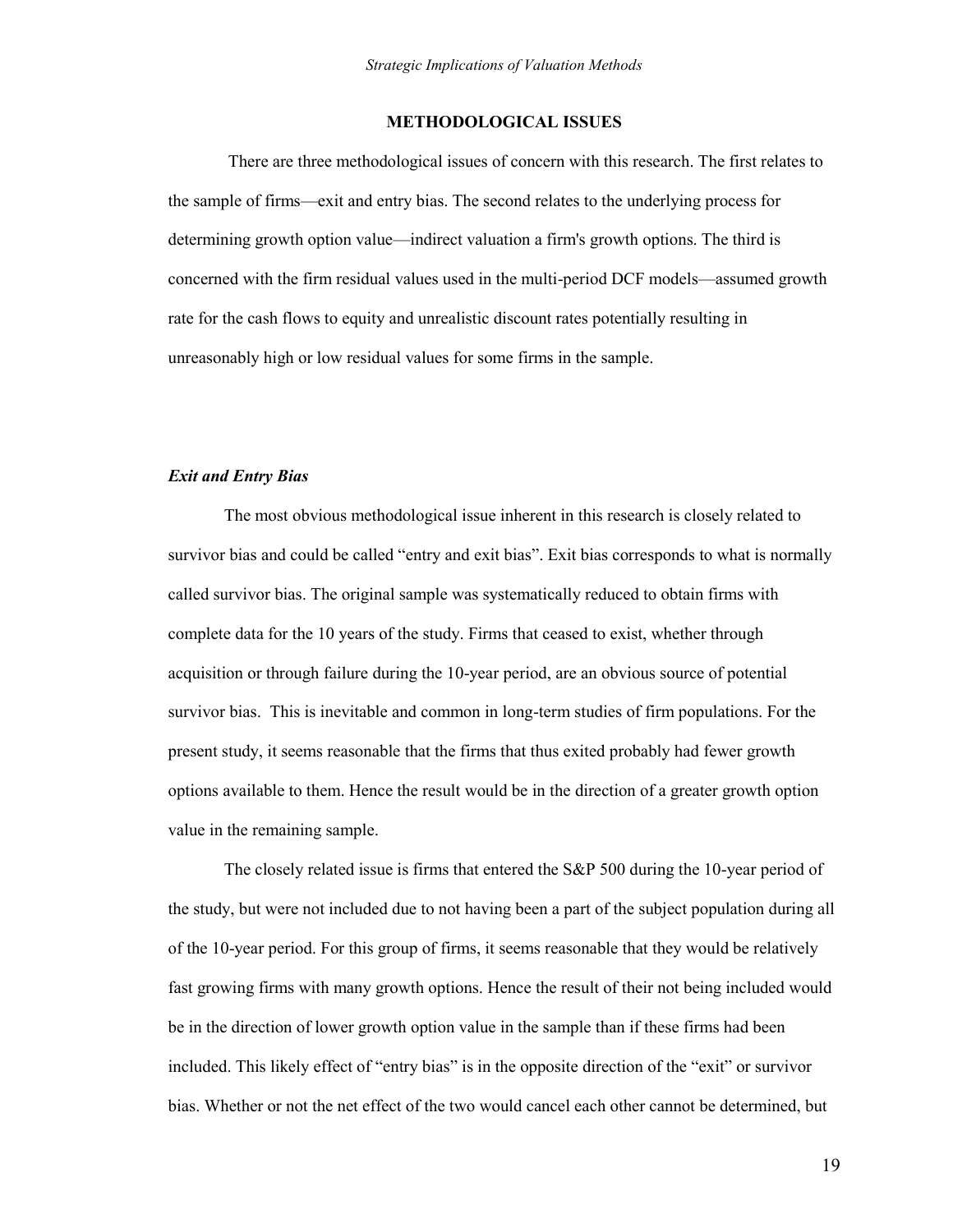it seems safe to say the net effect would be to reduce the magnitude of any resulting bias from either "entry" or "exit".

#### *Indirect Valuation*

Another important methodological issue is the indirect approach used to estimate the value of the growth options as a remainder: market value less the intrinsic value, as Kester (1984) used, or the log ratio of intrinsic value to market value used in this study. The accuracy of this indirect approach relative to other possible direct approaches is unknown. In particular, it may be possible to calculate directly the value of the growth option portion of a firm's market value using standard option-pricing techniques, such as the Black-Scholes model or the binomial lattice model. Such a Real Option Approach would require possibly severe assumptions about the option pricing input parameters and their values (Lander and Pinches, 1998), but ultimately may add considerable insight. These approaches may be a fruitful line of inquiry for future research if appropriate methods can be developed.

## *Residual Values*

There are two areas of concern related to residual values with respect to the multi-period DCF models. First is the assumed growth rate for the cash flows to equity used in the full 10-year, multi-period DCF model. We use 4%, the rate Kaplan and Ruback (1995) use, which allows for a modest growth rate for the firm after inflation. Lower or higher rates could have been used, but 4% was in line with standard research practice and seemed reasonable.

The second residual value methodological concern is that of extreme discount rates resulting in unrealistically high or low firm residual values, which are used in perfect information multi-period DCF models. Even though we use discount rates that are 3-year moving averages, we use actual returns to equity to calculate the 3-year moving averages, and firms may have had unusually high or unusually low actual returns to equity at the end of the sampling period, 1998. Firms that earned unusually low equity rates of return around 1998 would have low discount rates and, therefore, produce higher residual values and firm intrinsic values (via less discounting of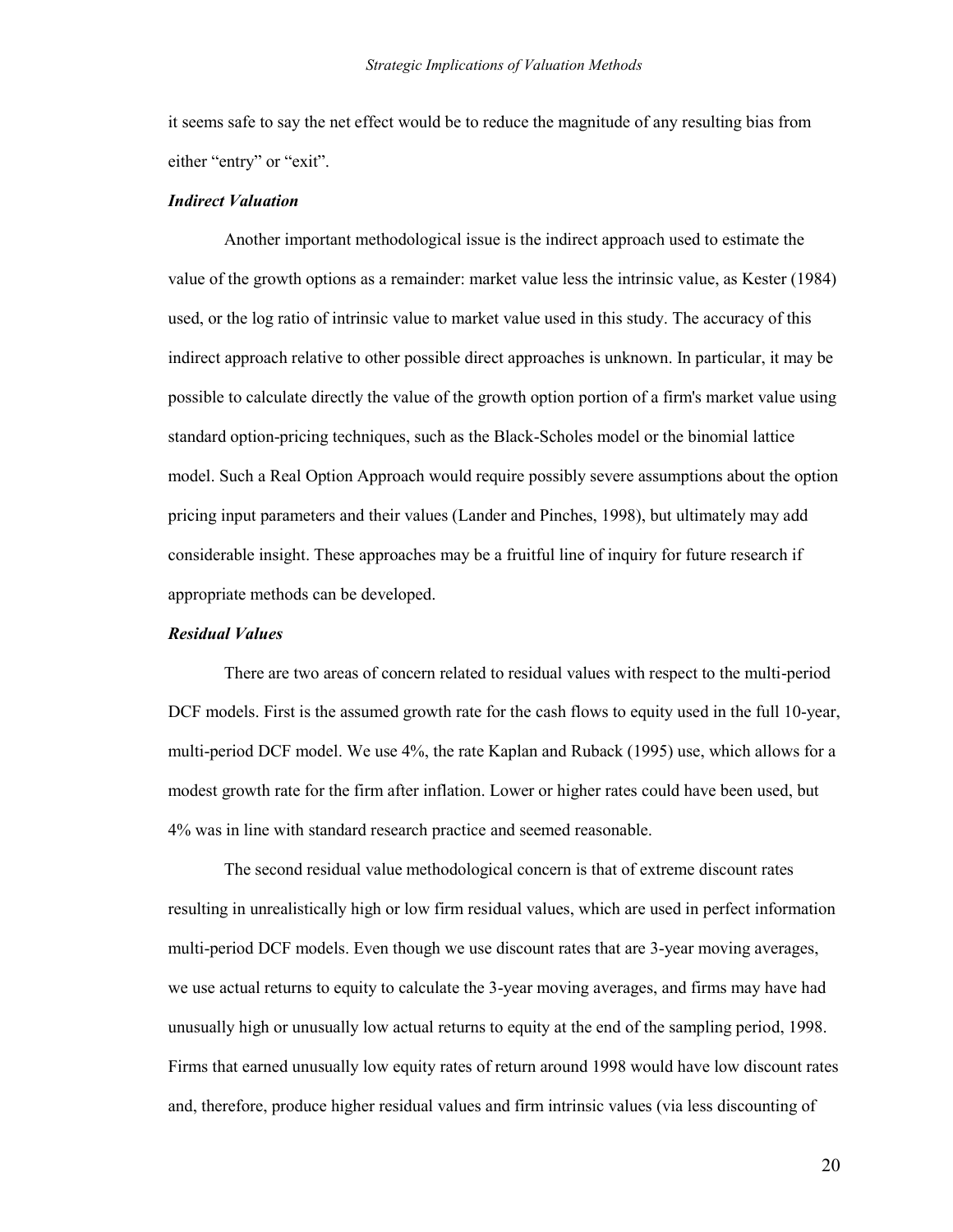future cash flows). On the other hand, firms that earned unusually high equity rates of return around 1998 would have high discount rates and, therefore, produce lower residual values and firm intrinsic values. We experimented with discount rate floor and ceiling values that represented reasonable historical upper and lower bounds on equity returns into perpetuity. The result was a slightly higher overvaluation (roughly 21% versus and original overvaluation in Table 2 of 11%). These bounds did not change the sign of the results and did not substantially change the magnitude of the results. Hence we have reported only the unbounded results here.

With these methodological issues in mind, we now turn to a general discussion of implications of our findings.

### **DISCUSSION**

The research reported in this paper was motivated by the work of Kester (1984), Myers (1984), and Bettis (1983). The overall purpose of this paper was to help bridge a part of the gulf that has separated finance and strategy regarding valuation. In particular this involved examining the presence of "strategic factors" in the form of growth options. Managers have long used ―strategic factors‖ to justify investments that did not seem to be economically viable on their own, due to low or negative net present values. The growth options of Kester (1984) and Myers (1984), and the theory underlying real option analysis are an important link between strategic analysis and financial analysis. Drawing on the general approach of Kester (1984), we first use his original research design and then a more sophisticated DCF model, with a larger sample of firms and perfect information data, to further explore the predictive ability of the traditional DCF valuation framework. The results are discussed below. Some of the discussion will inevitably repeat issues previously mentioned, but hopefully will organize them in a way that an overall pattern can be discerned. The discussion is divided into two parts: (1) general discussion and (2) a possible explanation.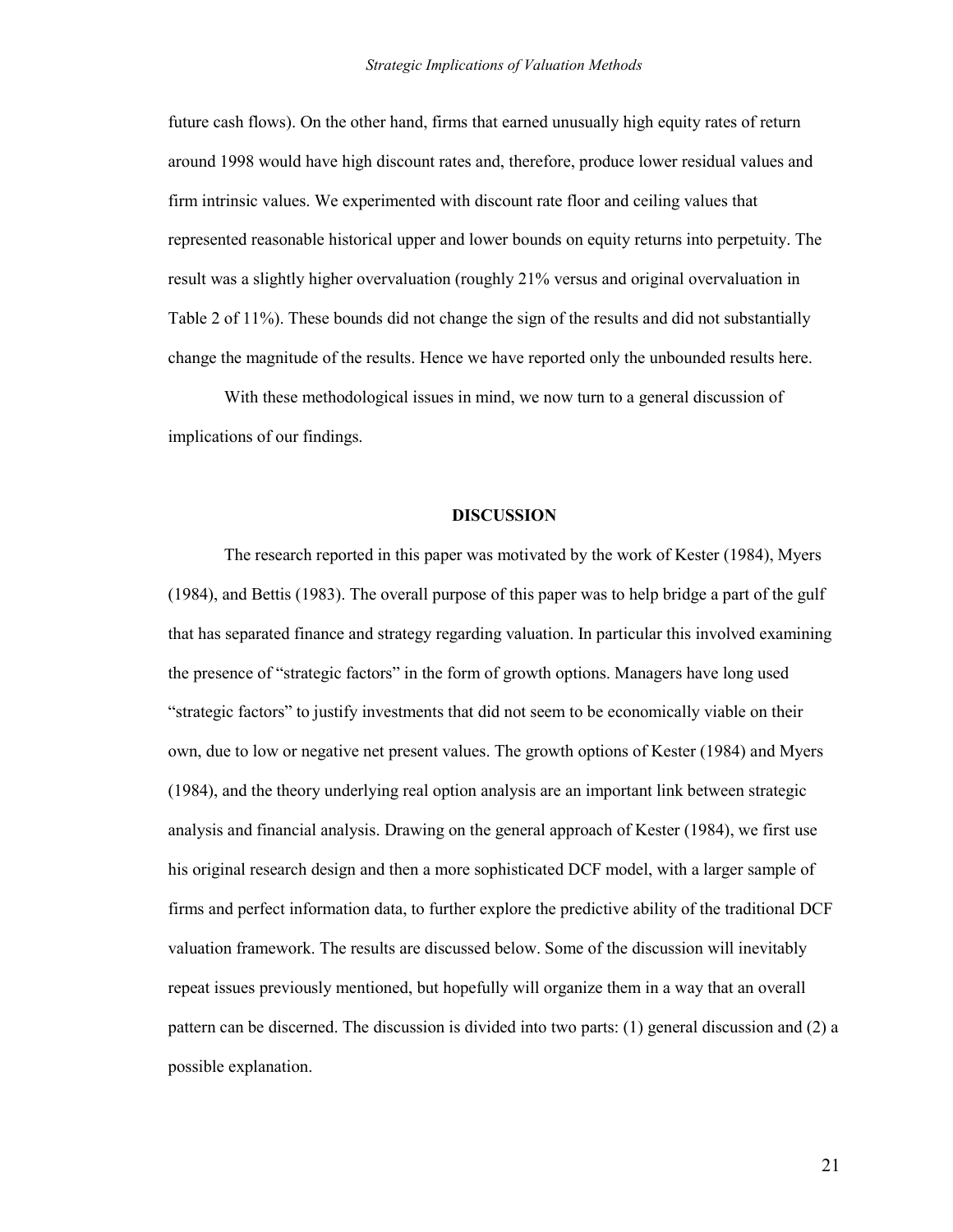## *General Discussion*

The pure replication of Kester (1984) using annual earnings and a much larger sample results in large and highly significant negative valuation errors (see Table 1), and hence in the imputation of a considerable growth option value component, on average, into firm market values. Kester's (1984) small sample size makes meaningful comparisons difficult, but our resulting estimates of growth option values seem to roughly correspond to those in the Kester (1984) sample. When the more theoretically correct cash flow to equity is substituted for earnings, the valuation errors are again large, negative and highly significant, and estimated growth option values are substantially larger than Kester (1984) originally suggested from an earnings model. Results from phase two of the study suggest that growth options account for approximately 75 to 85% of the market value of a firm. On the surface this would seem to suggest that Kester (1984) underestimated firm growth option value. However, it can be conjectured that the relatively difficult economic situation (high inflation and high interest rates) present in 1983 may have caused investors to be less sanguine about the future prospects for growth than they were in 1989.

The model incorporating perfect information data for the full 10-year sampling period and using actual 3-year moving average discount rates for each firm, considerably changes the picture from the replications of Kester (1984) just discussed. The average valuation cannot be statistically shown to be different from zero at the 5% or greater level (see Table 2). This suggests that the perfect information data, along with a residual value calculation incorporating a 4% growth rate in equity cash flows, accurately captures, on average, the market value of the 232 firms in the sample. In other words, this model does not, on average, find growth option value in a firm's market value, but rather, only the value of its assets in place in 1989 or put in place in the following decade. This appears to be in direct conflict with Kester's (1984) original work, as well as our two replications of Kester's (1984).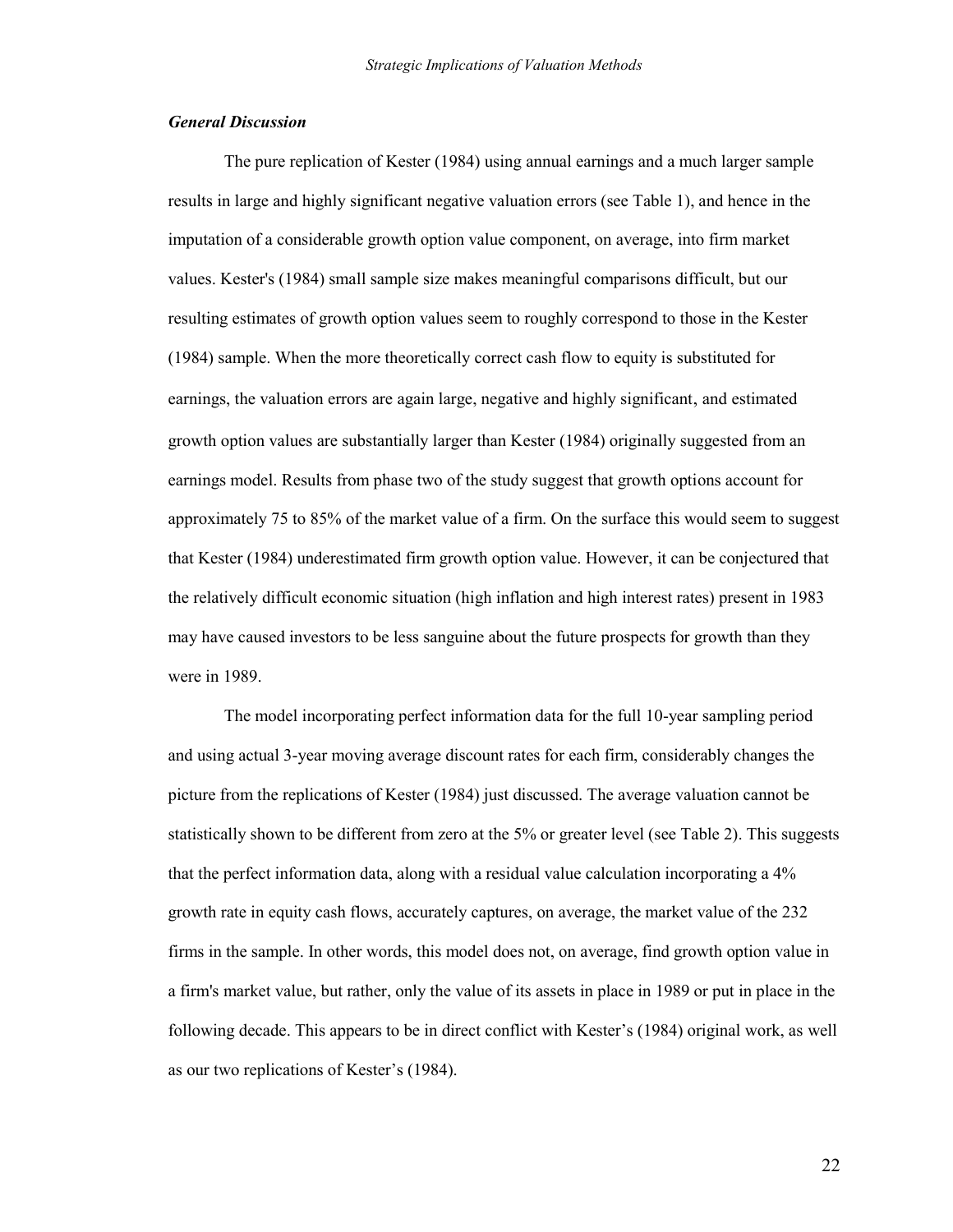To help to understand the result for the full 10-year sampling period, it is useful to consider exactly what the10-year perfect information DCF valuations represent. They capture not only the value of cash flows from the assets in place as of the beginning of 1989, but also the value of the cash flows from growth options that were exercised, or allowed to expire, by the firms during the 10-year period. In addition, the residual value captures a simple estimate of the growth options that may exist beyond the 10-year period. Hence, comparing a simple perpetuity model with a multi-period model is not a pure comparison. However, the overall result of the 10 year perfect information DCF model does suggest that, on average, firms in the sample exercised approximately all of the growth options investors envisioned, as of the start of 1989, during the following 10-year period. It should be noted that ten years is an upper bound on this result. It could actually be that a shorter time period is the bound on investor expectations for significant growth options. It should also be kept in mind that this is an average calculation and may admit of longer and shorter time periods for individual firms, or industries. Understanding the time horizons of investors may be useful in strengthening the relationship between firm market performance and strategic planning. Thus, the exploration of investor time horizons, including the effects of strategy, growth options and industry characteristics on such horizons, represents potential avenues for future research.

Deeper analysis yields further insight by considering the results in Tables 3 and 4. Table 3 shows the results of the multi-period DCF models created by partitioning the full 10-year sampling period into two 5-year sub-periods, each representing one side of a business cycle: economic recession economic (1989-1993) and economic boom (1994-1998). The lack of undervaluation in the first 5-year period, when economic conditions were unfavorable, seems to imply that the market perceives, on average and during such bad times, few if any growth opportunities available to firms. Investors appear to be pessimistic or myopic during economic recessions, which is not conducive to seeing future growth. However, the results for the  $2<sup>nd</sup> 5$ -year sub-period suggest that, by 1994, investors were starting to think optimistically about future growth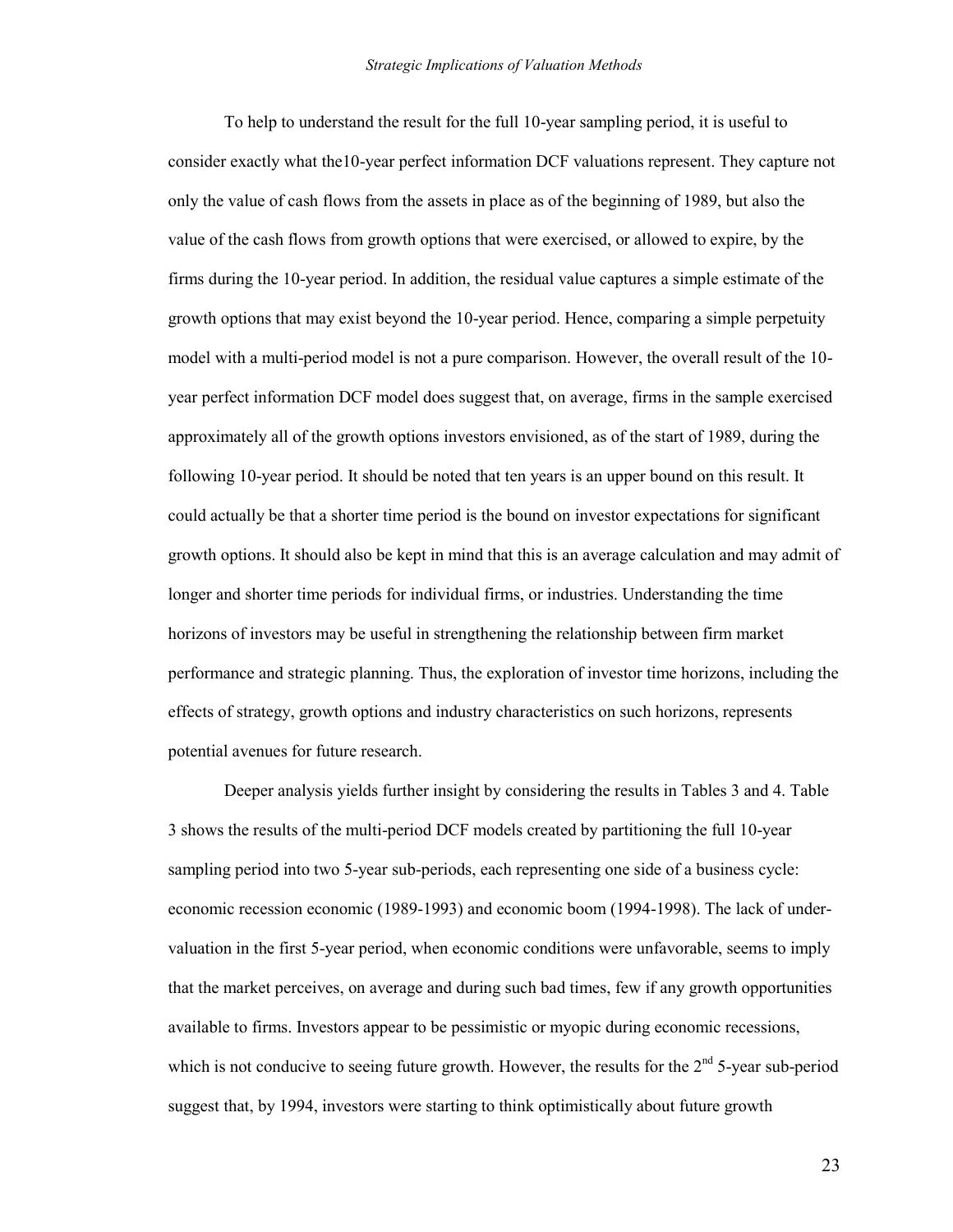opportunities available to firms. The significant DCF under-valuation (and resultant growth option value) for the second 5-year period, when current economic conditions were favorable, seems to imply that the market perceives, on average and during such boom times, substantial growth opportunities available to firms. Economically good times lead to an optimistic attitude, which, in turn, is conducive to seeing a future resplendent with opportunity. Extending this pattern, however, would suggest that this optimism disappears as economic conditions once again degrade. The sensitivity of growth option value, represented in firm market value, to general economic conditions and the shifts in investor psychology they engender is obvious. Interestingly, this suggests that companies will not be rewarded during the down stage of the cycle for investing in strategies and associated projects that incorporate significant growth options.

In Table 4, results are now broken down by broad industries. Of the five industries with adequate sample sizes for study, one shows significant under valuation, i.e., high growth option value in firm market value (retail trade), while one shows considerable over valuation (finance, insurance and real estate). While not all valuation errors are significantly different from zero, Table 4 shows that the valuation errors do vary by industry, as suggested by Kester (1984). Industry characteristics appear to play a role in the level of growth options available to a firm. Further exploration of the effects of different industry characteristics on growth option values may yield additional insights. Alternatively, from a valuation perspective, DCF models may be less appropriate in certain industries. Yet, as alluded to above, these industry results also raise an interesting issue.

What is most troubling is that the "technology" industry does not show a statistically significant option value component. One would expect that technology would be the most likely category for growth options, given how technologies can grow and branch in ways that cannot be fully anticipated. Two points are relevant here. The first, less important, point is that the sample size is only 17 "technology" firms, making it very difficult to detect modest deviations from zero. This point is relevant since the mean valuation error of these 17 firms is a negative 13.9%, which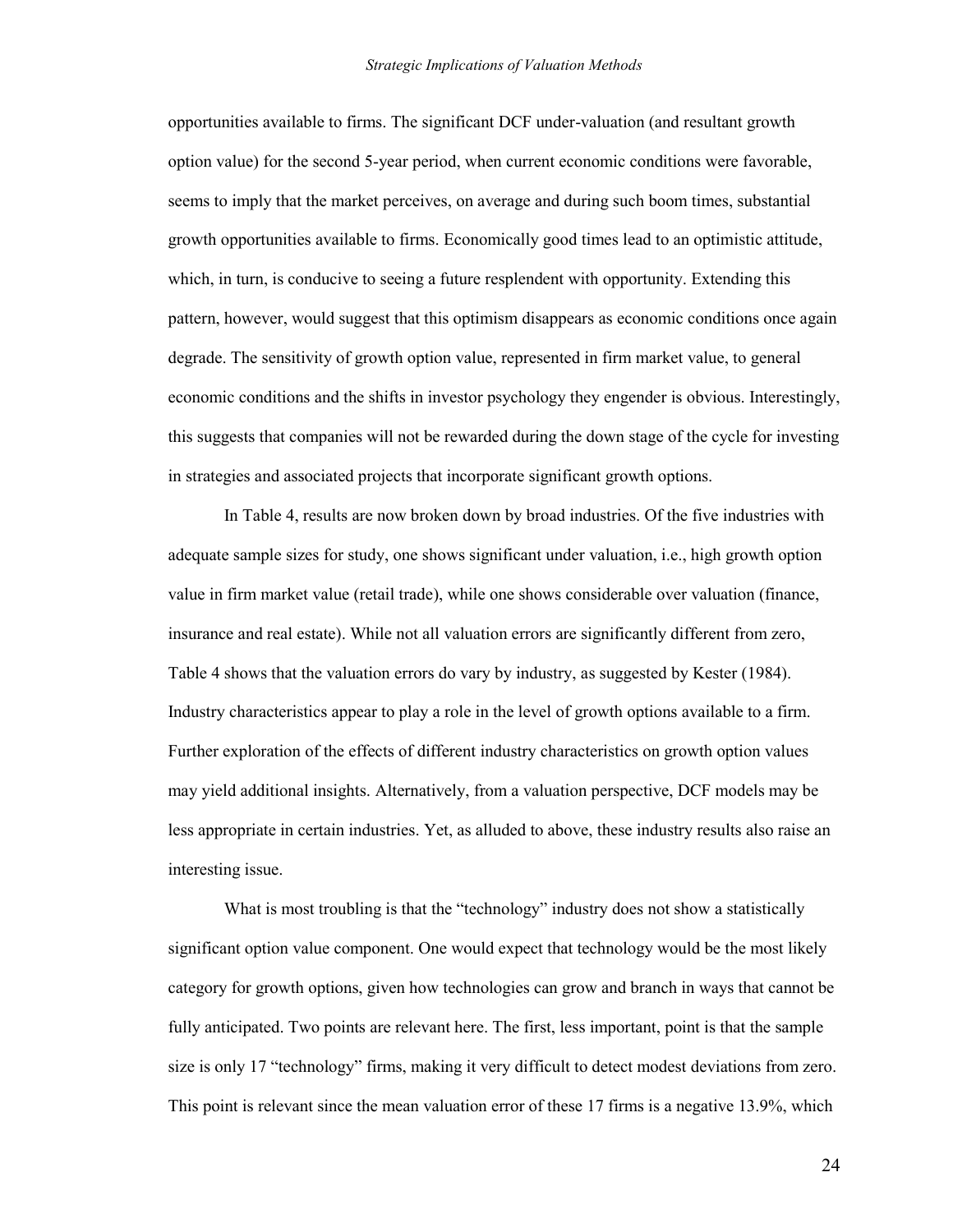is not significant ( $p = 0.53$ ). Such a valuation error in a larger sample of firms might suggest might make possible the detection of undervaluation, as evidenced by Table 2.

Examining the valuation errors within the technology category on a firm-by-firm basis makes the more important point. Of the 17 firms in the sample, fully 13 have negative valuation errors (in line with imputed growth option value). The mean of these 13 negative valuation errors is -54.5%, and contains some likely candidates for having notable growth option values in 1989: Intel (-55.8%), Texas Instruments (-57.7%), and Advanced Micro Devices (-72.8%). These three firms are, of course, major players in the semiconductor industry. By contrast, three of the four firms with positive valuation errors are Lockheed Martin (251.2%), Raytheon (42.1%), and Harris (79.0%). These are all major defense contractors, and 1989 was a time of substantial decline in the USA military procurement budget. The cold war was ending, and the so-called "peace" dividend" was expected from much smaller defense budgets. As these positive and negative valuation errors examples suggest, the "technology" category is very heterogeneous. A better breakdown of industries with a reasonable sample size for each would likely show considerable growth option value in industries such as semiconductors, pharmaceuticals, and computers.

In sum, the results raise important questions concerning the use of DCF models in the capital budgeting practices of firms and the connection to the creation of shareholder value. The nature of the DCF model, along with the extent of recognition and incorporation of influential factors from the investment context, may lead to different valuations, and hence different investment choices. If managers and executives are to better tie investment in strategies and projects to the creation of shareholder value, these issues will have to be much better understood. (This is an obvious direction for future research.) Furthermore, growth option value (or, alternatively, DCF valuation error) is dependent on a number of different variables. It is to this issue we now turn.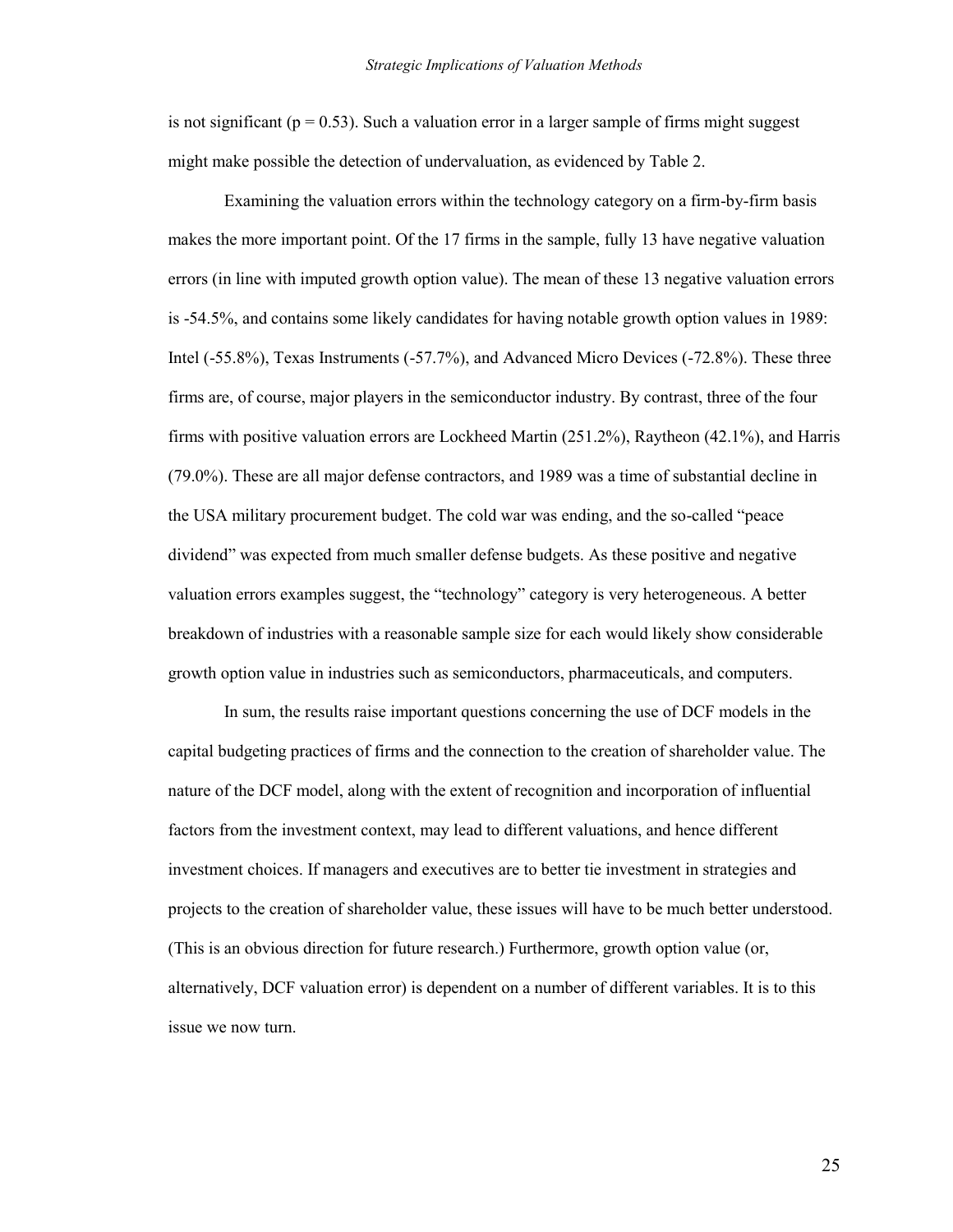## *A Possible Explanation*

In this section we offer a possible explanation for the results just discussed. The overall pattern of the results suggests that the growth option value contained in the market value of a particular firm depends on three general factors that impact investor expectations: (1) the macroeconomic environment; (2) the industry in which the firm participates; and (3) firm specific factors.

The impact of the macroeconomic environment can clearly be seen in Table 3. The industry results summarized in Table 4, using the broad and crude industry categories, show the impact of industry. Finally, the specific technology firm examples, discussed in the previous section, illustrate the impact of firm specific factors. Furthermore, a good deal of strategy literature and practice is directed toward the creation of growth options on the individual firm level. In fact, it could be argued, that the concept of core competence is, at base, a theory of growth option creation at the firm level. Obviously, all three of these factors change over time thereby altering the percentage of firm market value represented by growth option value.

It should also be noted that the three factors probably interact in various complex ways. For example, the macro economy impacts different industries in different ways. Untangling the impact of various factors, and their interactions over time, represents a difficult but important issue for future research. A complex partitioning of the variance in option value with a large sample of firms stratified by meaningful industry categories and broad strategies within them will likely be necessary. Such a study could be crucial in connecting strategy with valuation.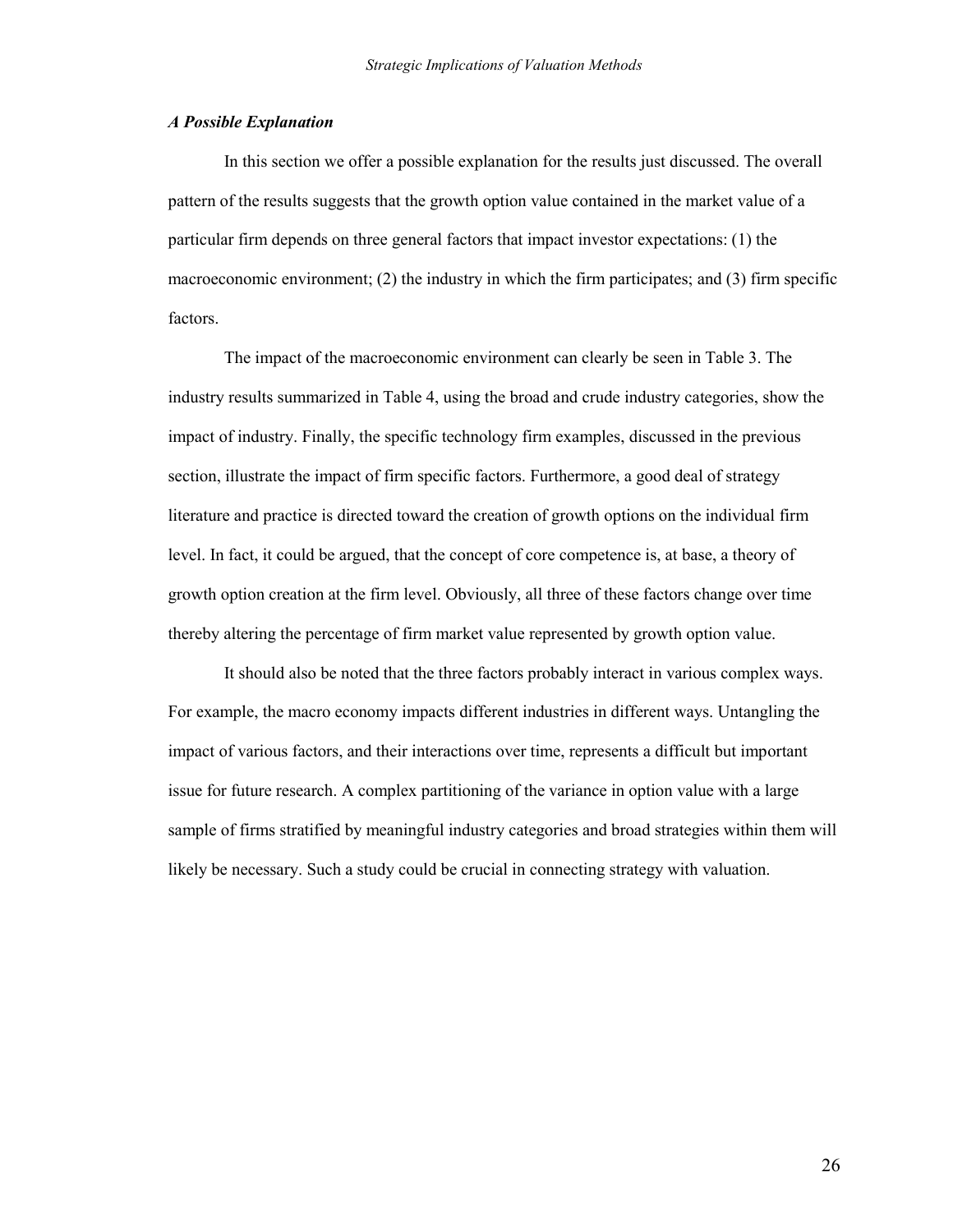#### **REFERENCES**

- Amram M, Kulatilaka N. 1999. *Real Options: Managing Strategic Investment in an Uncertain World*. Boston: Harvard Business School Press.
- Baldwin C, Clark K. 1992. Capabilities and Capital Investment: New Perspectives on Capital Budgeting. *Journal of Applied Corporate Finance* **5:** 67-82.
- Bettis R. 1983. Modern Financial Theory, Corporate Strategy and Public Policy: Three Conundrums. *Academy of Management Review* **8(3):** 406-415.
- Bowman E, Hurry D. 1993. Strategy Through the Option Lens: An Integrated View of Resource Investments and the Incremental-Choice Process. *Academy of Management Review* **18 (4):** 760-782.
- Brealey R, Myers S. 1996. *Principles of Corporate Finance*. New York: McGraw-Hill.
- Chatterjee S, Lubatkin M, Schulze W. 1999. Toward a Strategic Theory of Risk Premium: Moving Beyond CAPM. *Academy of Management Review* **24(3):** 556-567.
- Christensen C, Bower J. 1996. Customer Power, Strategic Investment, and the Failure of Leading Firms. *Strategic Management Journal* **17 (3):** 197-218.
- Dixit A, Pindyck R. 1994. *Investment Under Uncertainty*. Princeton, NJ: Princeton University Press.
- Folta T, Miller K. 2002. Real Options in Equity Partnerships. *Strategic Management Journal* **23:** 77-88.
- Graham J, Harvey C. 2001. The Theory and Practice of Corporate Finance: Evidence from the Field. *Journal of Financial Economics*, 60 (2/3): 187-243.
- Kaplan S, Ruback R. 1995. The Valuation of Cash Flow Forecasts: An Empirical Analysis. *Journal of Finance* **50(4):** 1059-1093.
- Kester W. 1984. Today's Options for Tomorrow's Growth. *Harvard Business Review* **62 (2):** 153-160.
- Kogut B, Kulatilaka N. 1994. Options Thinking and Platform Investments: Investing in Opportunity. *California Management Review* **36 (2):** 52-71.
- Lander D, Pinches G. 1998. Challenges to the Practical Implementation of Modeling and Valuing Real Options. *Quarterly Review of Economics and Finance* **38:** 537-567.
- Lubatkin M, O'Neill H. 1987. Merger Strategies and Capital Market Risk. *Academy of Management Journal* **30(4):** 665-684.
- McGrath R. 1997. A Real Options Logic for Initiating Technology Positioning Investments. *Academy of Management Review* **22 (4):** 974-996.
- McTaggert J, Kontes P, Mankins M. 1994. *The Value Imperative: Managing for Superior Shareholder Returns*. The Free Press: New York.
- Miller K, Bromiley P. 1990. Strategic Risk and Corporate Performance: An Analysis of Alternative Risk Measures. *Academy of Management Journal* **33(4):** 756-779.
- Miller K, Leiblein M. 1996. Corporate Risk-Return Relations: Returns Variability versus Downside Risk. *Academy of Management Journal* **39 (1):** 91-122.
- Miller K, Reuer J. 1996. Measuring Organizational Downside Risk. *Strategic Management Journal* **17(9):** 671-691.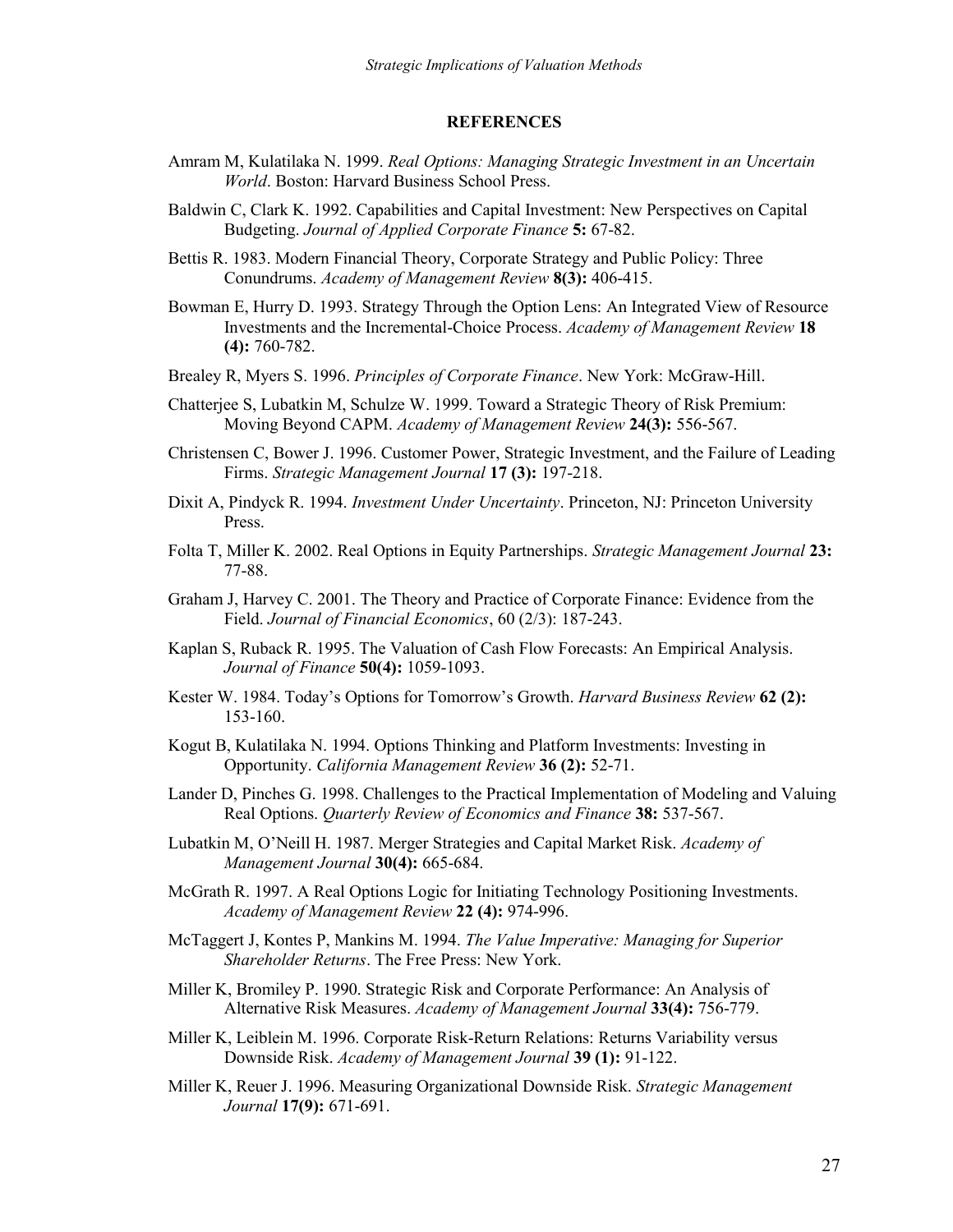Myers S. 1984. Finance Theory and Financial Strategy. *Interfaces* **14(1):** 126-137.

- Rappaport A. 1998. *Creating Shareholder Value: A Guide for Managers and Investors*. The Free Press: New York.
- Reuer J, Leiblein M. 2000. Downside Risk Implications of Multinationality and International Joint Ventures. *Academy of Management Journal* **43 (2):** 203-214.
- Reuer J, Tong T. 2003. Corporate Investment Decisions and the Value of Growth Options. *Paper presented at the 2003 annual meeting of the Academy of Management, Seattle, WA.*
- Robins J. 1992. Organizational Considerations in the Evaluation of Capital Assets: Toward a Resource-Based View of Strategic Investment by Firms. *Organization Science* **3:** 522- 536.
- Ruefli T, Collins J, Lacugna J. 1999. Risk Measures in Strategic Management Research: Auld Lang Syne? *Strategic Management Journal* **20(2):** 167-194.
- *Stocks, Bonds, Bills and Inflation 1997 Yearbook*. Chicago: Ibbotson Associates.
- Trigeorgis L. 1996. *Real Options: Managerial Flexibility and Strategy in Resource Allocation*. Cambridge: MIT Press.
- Varaiya N, Kerin R, Weeks D. 1987. The Relationship Between Growth, Profitability, and Firm Value. *Strategic Management Journal* **8(5):** 487-497.
- Wiseman R, Gomez-Mejia L. 1998. A Behavioral Agency Model of Managerial Risk Taking. *Academy of Management Review* **23(1):** 133-153.
- www.federalreserve.gov:<http://www.federalreserve.gov/releases/h15/data/a/tcm10y.txt>accessed on 6/30/2003.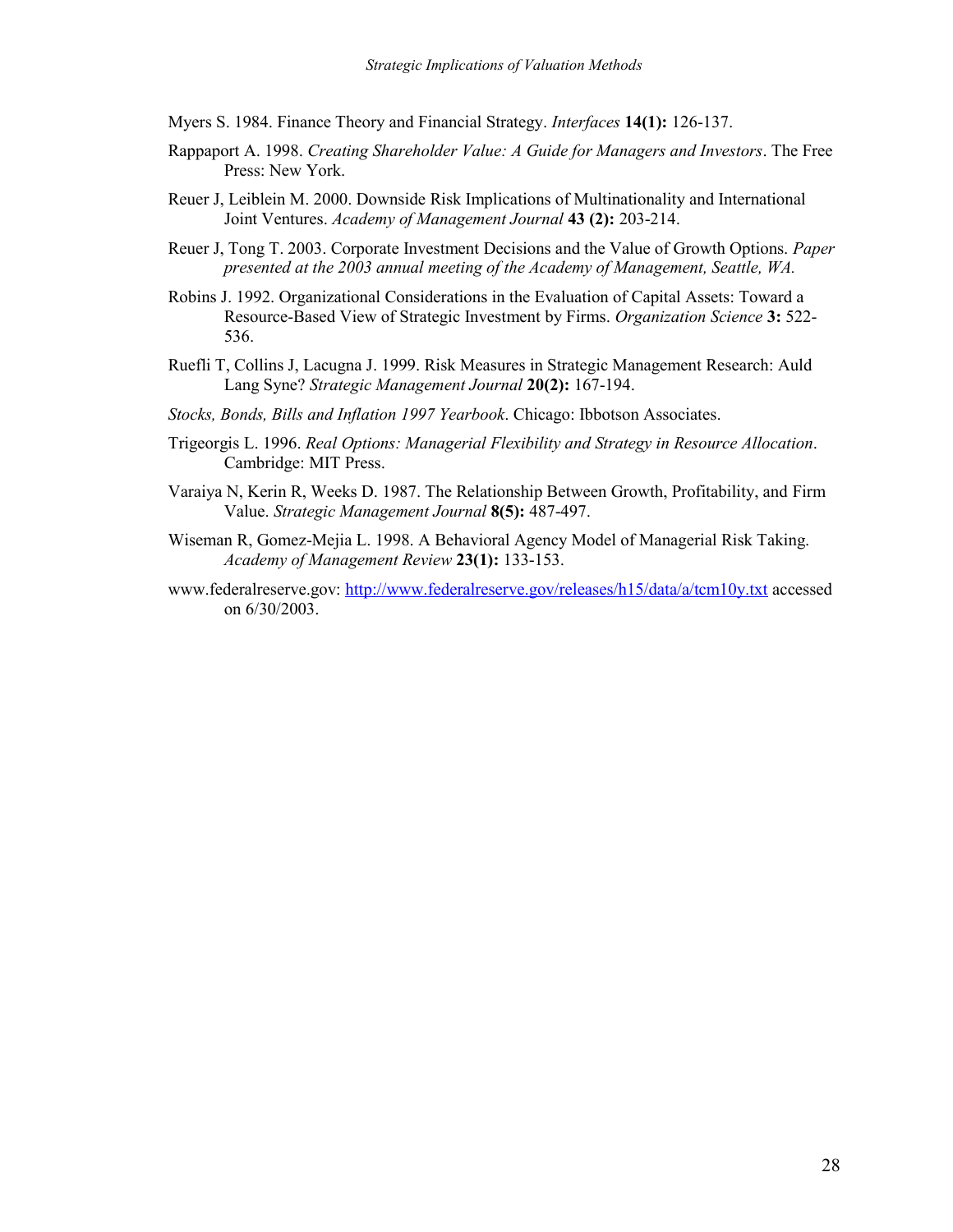



\* Kester values each firm at three different discount rates, and he has three firms in each industry. Each chart here represents the overall industry average of Kester's results.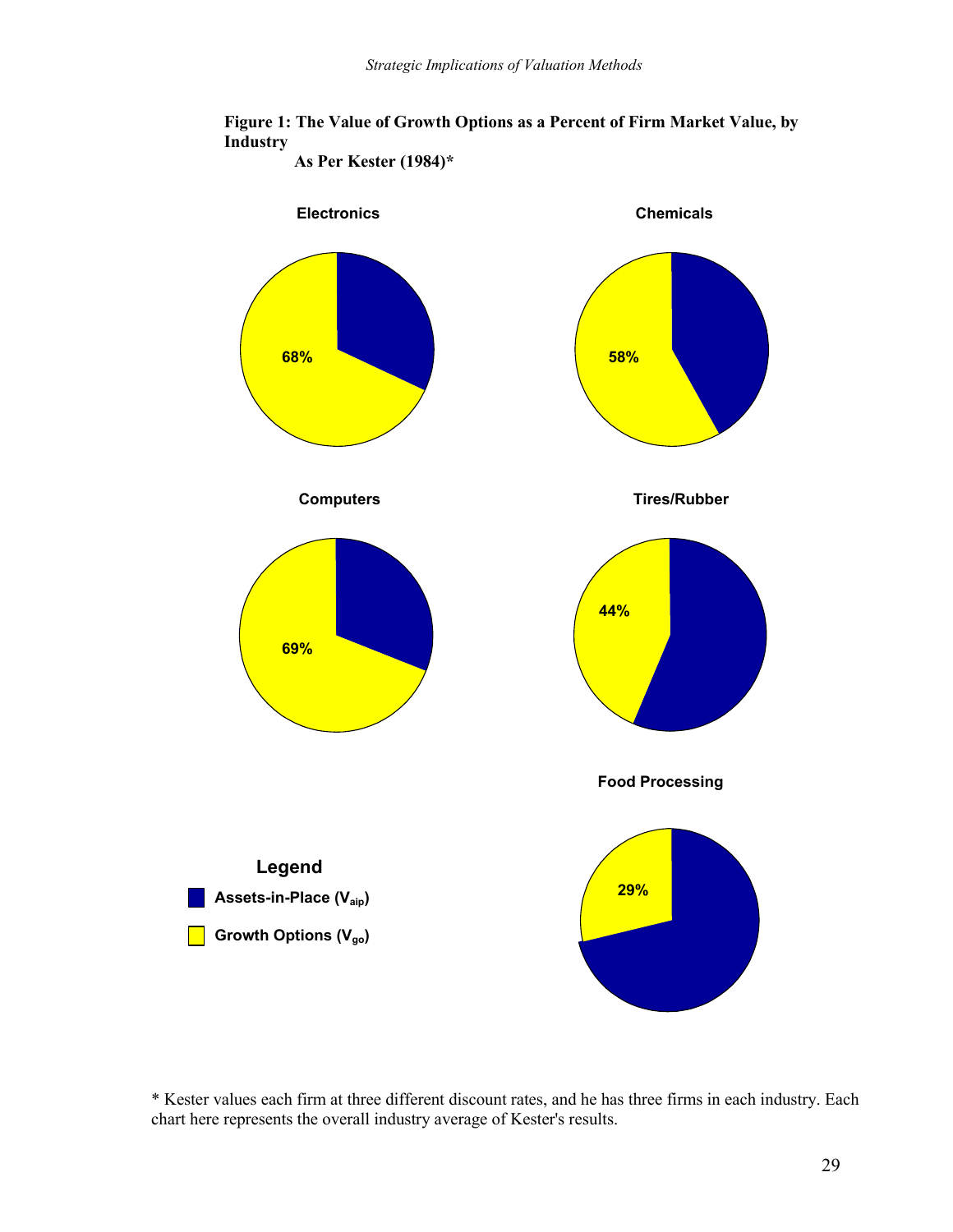

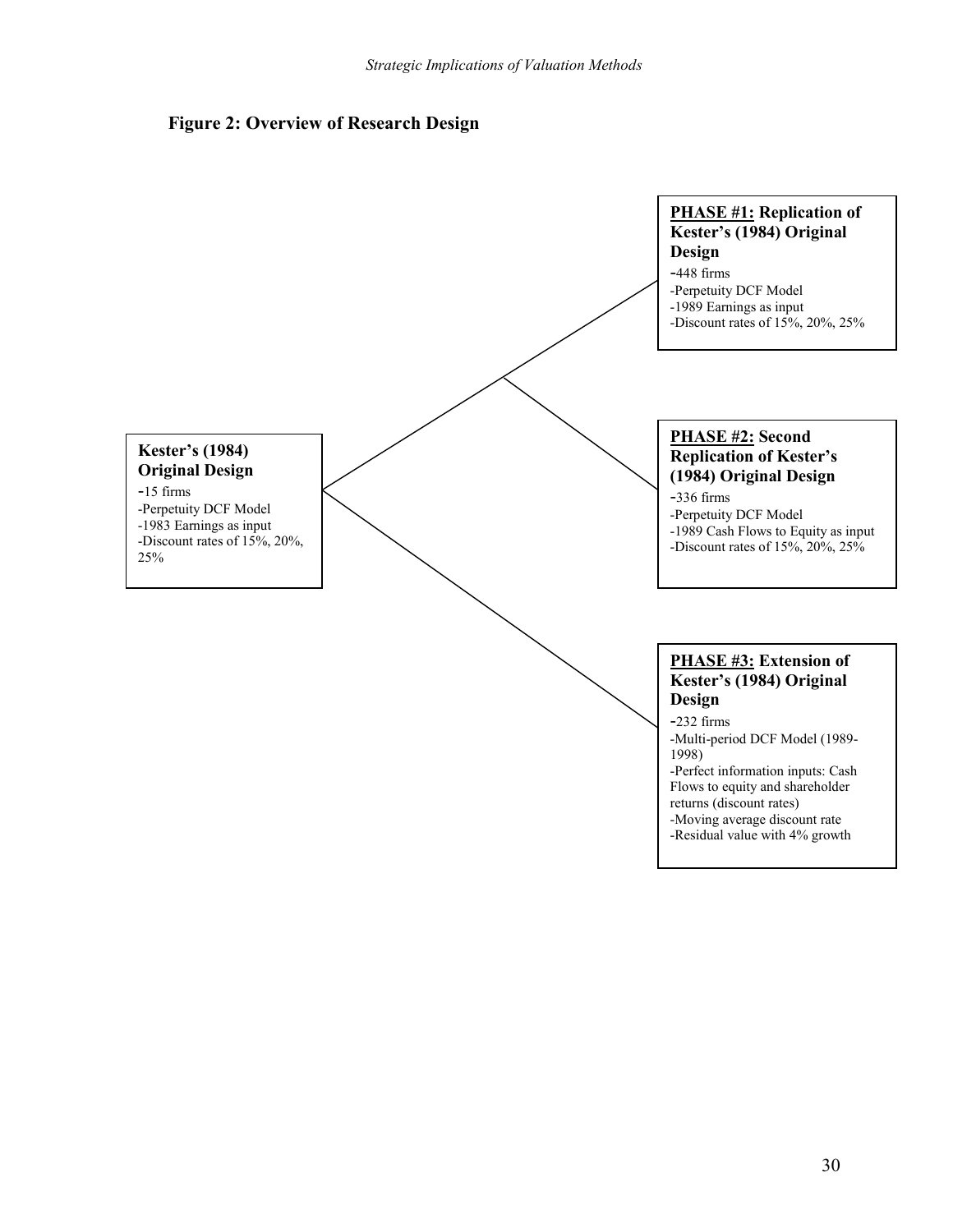|                            | <b>Mean Valuation</b><br>Error | <b>Mean Valuation</b><br>Error | <b>Mean Valuation</b><br>Error |
|----------------------------|--------------------------------|--------------------------------|--------------------------------|
|                            | Discount Rate=15%              | Discount Rate=20%              | Discount Rate=25%              |
| <b>Phase One: Earnings</b> |                                |                                |                                |
| $(N=448)$                  | $-56.49\%$                     | $-85.25\%$                     | $-107.57\%$                    |
|                            | $t = -18.052$                  | $t = -27.246$                  | $t = -34.377$                  |
|                            | p < 0.01                       | p < 0.01                       | p < 0.01                       |
|                            |                                |                                |                                |
| <b>Phase Two: Cash</b>     |                                |                                |                                |
| <b>Flow to Equity</b>      | $-138.48\%$                    | $-167.24\%$                    | $-189.56\%$                    |
| $(N=336)$                  | $t = -21.008$                  | $t = -25.372$                  | $t = -28.758$                  |
|                            | p < 0.01                       | p < 0.01                       | p < 0.01                       |
|                            |                                |                                |                                |

**Table 1: Results of Phases One and Two--Tests to Replicate Kester's (1984) Model**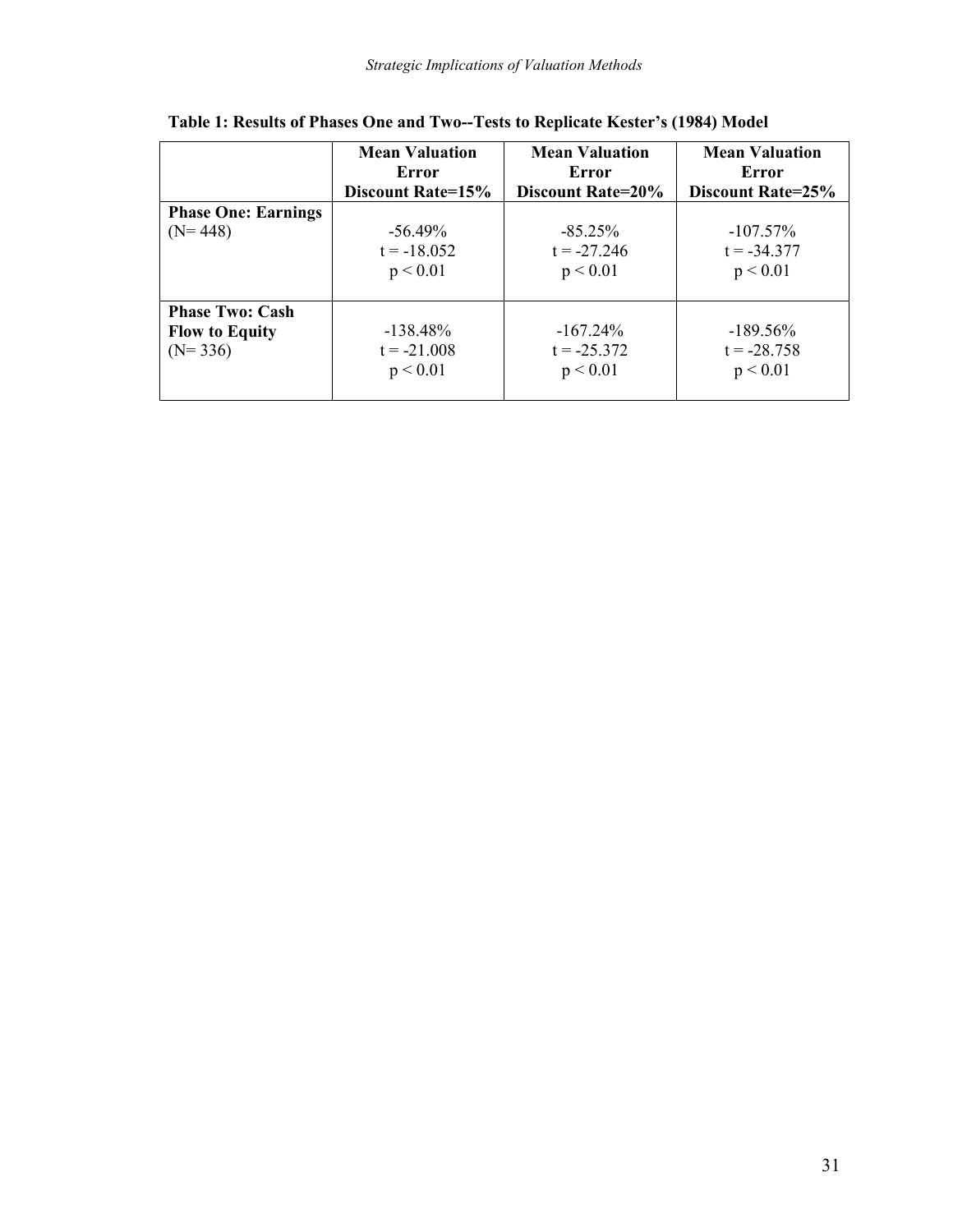|                  | Table 2: Results of Phase Three--Tests of Predictive Ability of the 10-Year, Multi-period |  |
|------------------|-------------------------------------------------------------------------------------------|--|
| <b>DCF Model</b> |                                                                                           |  |

| <b>Valuation Error</b><br>$(N=232)$ | <b>Residual Value as a</b><br><b>Percent of Intrinsic Value</b> |
|-------------------------------------|-----------------------------------------------------------------|
| $11.02\%$<br>$t = 1.807$            | 4549%                                                           |
| $p = 0.07$                          | $(g = 4\%)$                                                     |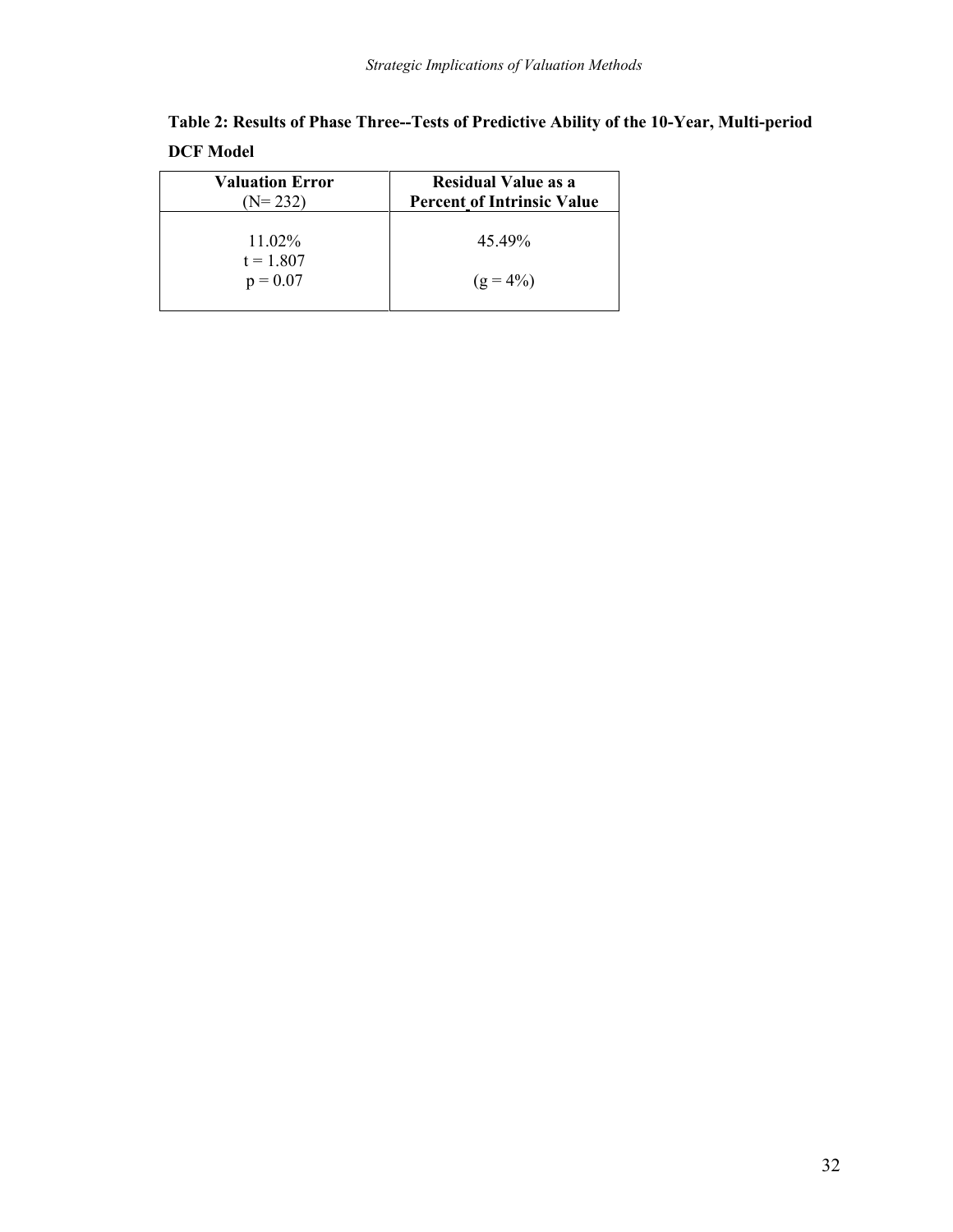|       |  |  | Table 3: Results of Further Analysis--Tests of Predictive Ability of the Multi-period DCF |
|-------|--|--|-------------------------------------------------------------------------------------------|
| Model |  |  |                                                                                           |

| <b>Valuation Error</b><br><b>Using Perfect</b><br><b>Information</b><br>1989 - 1993 | <b>Residual Value</b><br>as a Percent of<br><b>Intrinsic Value</b><br>1989 - 1993 | <b>Valuation Error</b><br><b>Using Perfect</b><br><b>Information</b><br>1994 - 1998 | <b>Residual Value</b><br>as a Percent of<br><b>Intrinsic Value</b><br>1994 - 1998 |
|-------------------------------------------------------------------------------------|-----------------------------------------------------------------------------------|-------------------------------------------------------------------------------------|-----------------------------------------------------------------------------------|
| <b>Economic</b><br><b>Recession</b><br>$(N=187)$                                    | <b>Economic</b><br><b>Recession</b>                                               | <b>Economic</b><br><b>Boom</b><br>$(N=232)$                                         | <b>Economic</b><br><b>Boom</b>                                                    |
| $-9.88\%$<br>$t = -1.154$<br>$p = 0.25$                                             | 58.76%<br>$(g = 4\%)$                                                             | $-45.46\%$<br>$t = -6.514$<br>p < 0.01                                              | 56.89%<br>$(g = 4\%)$                                                             |

**Using 5-year Sub-Periods**